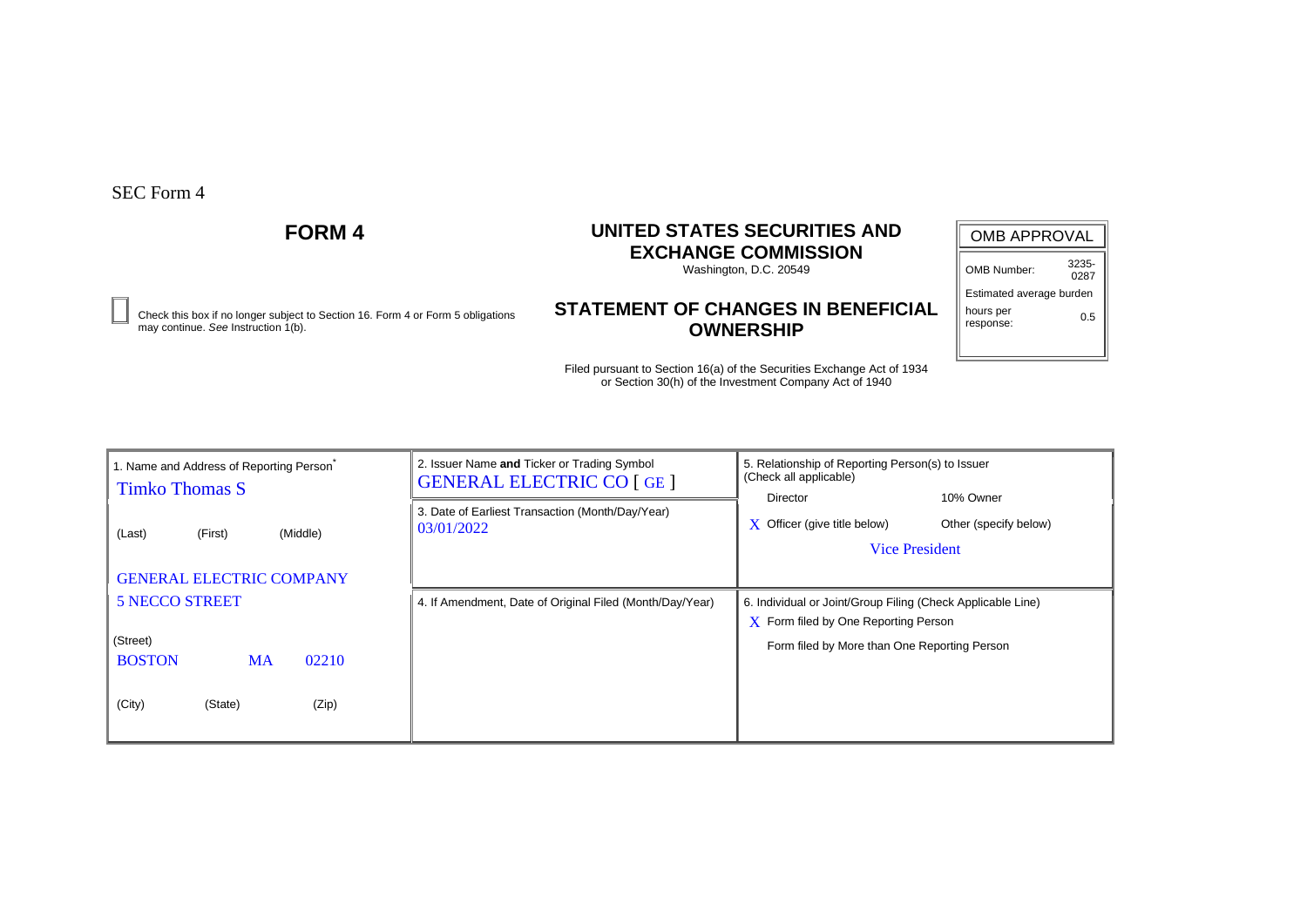|                                                    | Table I - Non-Derivative Securities Acquired, Disposed of, or Beneficially Owned |                                                          |                                                                                                              |   |        |               |         |                                                                                                                                     |                                                             |                                                                 |  |
|----------------------------------------------------|----------------------------------------------------------------------------------|----------------------------------------------------------|--------------------------------------------------------------------------------------------------------------|---|--------|---------------|---------|-------------------------------------------------------------------------------------------------------------------------------------|-------------------------------------------------------------|-----------------------------------------------------------------|--|
| 1. Title of<br><b>Security</b><br>$($ lnstr. 3 $)$ | 2. Transaction Date<br>(Month/Day/Year)                                          | 2A. Deemed Execution<br>Date, if any<br>(Month/Day/Year) | 4. Securities Acquired (A) or<br>3. Transaction<br>Disposed Of (D) (Instr. 3, 4 and<br>Code (Instr. 8)<br>5) |   |        |               |         | 5. Amount of Securities<br><b>Beneficially Owned</b><br><b>Following Reported</b><br>Transaction(s) (lnstr. 3 and 4) $\parallel$ 4) | 6. Ownership<br>Form: Direct (D) or<br>Indirect (I) (Instr. | 7. Nature of<br><b>Indirect Beneficial</b><br>Ownership (Instr. |  |
|                                                    |                                                                                  |                                                          | Code                                                                                                         | v | Amount | (A) or<br>(D) | Price   |                                                                                                                                     |                                                             |                                                                 |  |
| Common<br><b>Stock</b>                             | 03/02/2022                                                                       |                                                          | M                                                                                                            |   | 1,990  | A             | \$0     | 25,147                                                                                                                              |                                                             |                                                                 |  |
| Common<br><b>Stock</b>                             | 03/02/2022                                                                       |                                                          | F                                                                                                            |   | 968    | D             | \$94.02 | 24,179                                                                                                                              | D                                                           |                                                                 |  |
| Common<br><b>Stock</b>                             |                                                                                  |                                                          |                                                                                                              |   |        |               |         | 1,250                                                                                                                               |                                                             | $\mathbf{B}$ y trust                                            |  |

|                                                                         | Table II - Derivative Securities Acquired, Disposed of, or Beneficially Owned<br>(e.g., puts, calls, warrants, options, convertible securities) |                                            |                                                                    |                                            |  |                                                                                                                     |       |                                                                       |                           |                                                                                                                      |                                                      |                                                                  |                                                                                                                 |                                                                            |                                                                                 |
|-------------------------------------------------------------------------|-------------------------------------------------------------------------------------------------------------------------------------------------|--------------------------------------------|--------------------------------------------------------------------|--------------------------------------------|--|---------------------------------------------------------------------------------------------------------------------|-------|-----------------------------------------------------------------------|---------------------------|----------------------------------------------------------------------------------------------------------------------|------------------------------------------------------|------------------------------------------------------------------|-----------------------------------------------------------------------------------------------------------------|----------------------------------------------------------------------------|---------------------------------------------------------------------------------|
| 1. Title of<br><b>Derivative</b><br><b>Security</b><br>$($ lnstr. 3 $)$ | 2.<br><b>Conversion</b><br>or Exercise<br>Price of<br><b>Derivative</b><br><b>Security</b>                                                      | 3. Transaction<br>Date<br>(Month/Day/Year) | 3A. Deemed<br><b>Execution Date.</b><br>if any<br>(Month/Day/Year) | 4.<br>Transaction<br>Code (Instr.<br>II 8) |  | 5. Number<br>of Derivative<br><b>Securities</b><br>Acquired (A)<br>or Disposed<br>of (D) (Instr.<br>$3, 4$ and $5)$ |       | 6. Date Exercisable and<br><b>Expiration Date</b><br>(Month/Day/Year) |                           | 7. Title and<br>Amount of<br><b>Securities</b><br>Underlying<br><b>Derivative Security</b><br>$($ lnstr. 3 and 4 $)$ |                                                      | 8. Price of<br><b>Derivative</b><br>Security<br>$($ lnstr. 5 $)$ | 9. Number of<br>derivative<br><b>Securities</b><br><b>Beneficially</b><br>Owned<br><b>Following</b><br>Reported | 10.<br>Ownership<br>Form:<br>Direct (D)<br>or Indirect<br>$(I)$ (Instr. 4) | 11. Nature<br>of Indirect<br><b>Beneficial</b><br>Ownership<br>$($ lnstr. 4 $)$ |
|                                                                         |                                                                                                                                                 |                                            |                                                                    | Code                                       |  | (A)                                                                                                                 | (D)   | Date<br>Exercisable                                                   | <b>Expiration</b><br>Date | <b>Title</b>                                                                                                         | Amount<br>or<br><b>Number</b><br>of<br><b>Shares</b> |                                                                  | Transaction(s)<br>$($ lnstr. 4 $)$                                                                              |                                                                            |                                                                                 |
| <b>Restricted</b><br><b>Stock</b><br><b>Units</b>                       | (1)                                                                                                                                             | 03/01/2022                                 |                                                                    | A                                          |  | 6,706                                                                                                               |       | (2)                                                                   | (2)                       | <b>Common</b><br><b>Stock</b>                                                                                        | 6,706                                                | \$0                                                              | 6.706                                                                                                           | D                                                                          |                                                                                 |
| <b>Restricted</b><br><b>Stock</b><br><b>Units</b>                       | (1)                                                                                                                                             | 03/02/2022                                 |                                                                    | M                                          |  |                                                                                                                     | 1,990 | 03/02/2022                                                            | 03/02/2022                | Common<br><b>Stock</b>                                                                                               | 1,990                                                | \$0                                                              | 1,990                                                                                                           | D                                                                          |                                                                                 |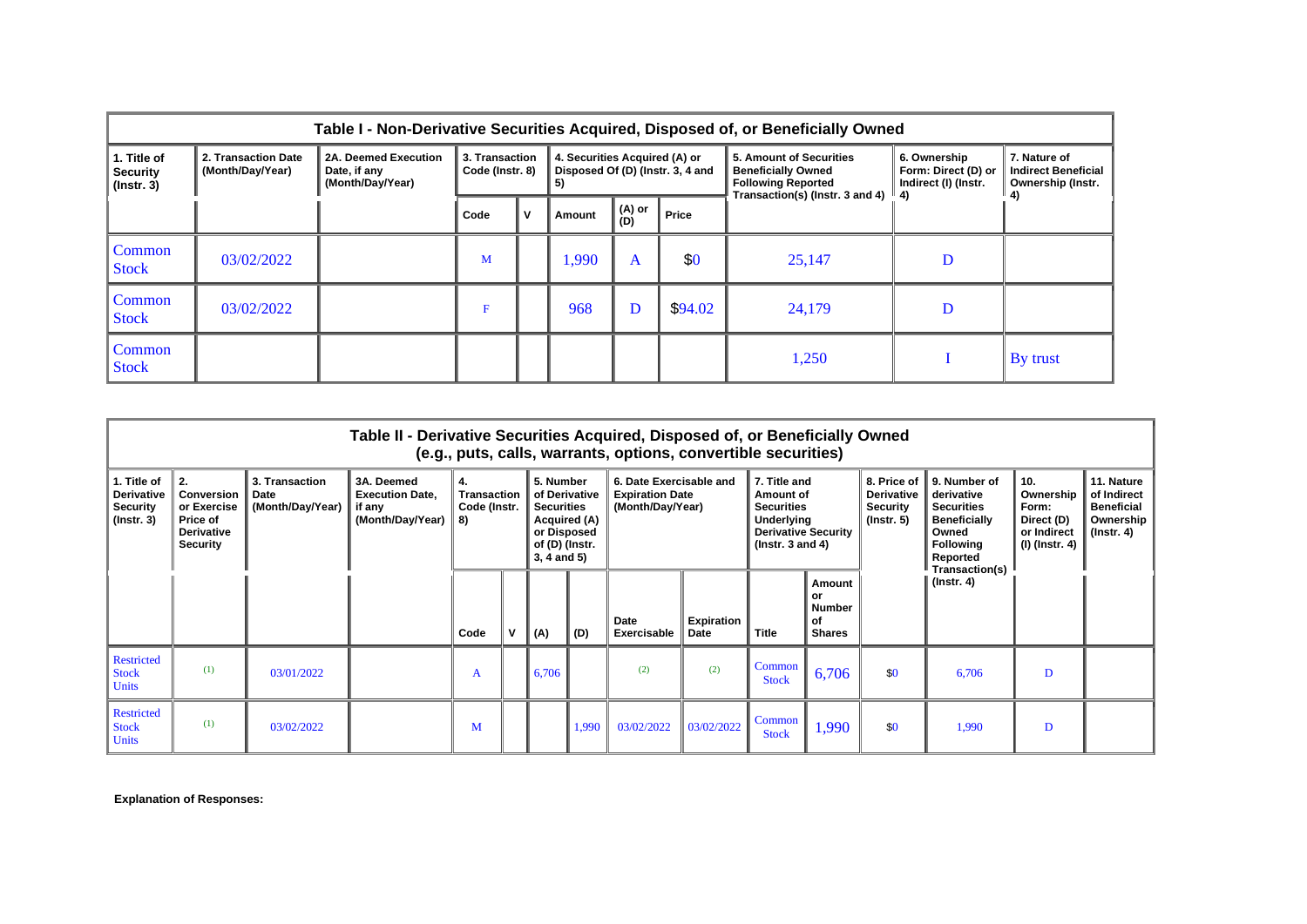## 1. 1 for 1

2. The Restricted Stock Units vest in two equal installments of 50% each on the second and third anniversary of the grant date.

## Julia L. Chen on behalf of Thomas Timko 03/03/2022

\*\* Signature of Reporting Person Date **Date of Reporting Person** Date **Date Date** 

Reminder: Report on a separate line for each class of securities beneficially owned directly or indirectly.

\* If the form is filed by more than one reporting person, *see* Instruction 4 (b)(v).

\*\* Intentional misstatements or omissions of facts constitute Federal Criminal Violations *See* 18 U.S.C. 1001 and 15 U.S.C. 78ff(a).

Note: File three copies of this Form, one of which must be manually signed. If space is insufficient, *see* Instruction 6 for procedure.

**Persons who respond to the collection of information contained in this form are not required to respond unless the form displays a currently valid OMB Number.**

SEC Form 4

# **FORM 4 UNITED STATES SECURITIES AND EXCHANGE COMMISSION**

Washington, D.C. 20549

### **STATEMENT OF CHANGES IN BENEFICIAL OWNERSHIP** Check this box if no longer subject to Section 16. Form 4 or Form 5 obligations **0.5**<br>may continue. See Instruction 1(b). **OWNERSHIP**

| <b>OMB APPROVAL</b>      |               |
|--------------------------|---------------|
| OMB Number:              | 3235-<br>0287 |
| Estimated average burden |               |
| hours per<br>response:   | 0.5           |
|                          |               |

| 1. Name and Address of Reporting Person | 2. Issuer Name and Ticker or Trading Symbol                    | 5. Relationship of Reporting Person(s) to Issuer                                |                                    |
|-----------------------------------------|----------------------------------------------------------------|---------------------------------------------------------------------------------|------------------------------------|
| <b>Strazik Scott</b>                    | <b>GENERAL ELECTRIC CO [GE ]</b>                               | $\parallel$ (Check all applicable)                                              |                                    |
| (Middle)<br>(First)<br>(Last)           | 3. Date of Earliest Transaction (Month/Day/Year)<br>03/01/2022 | Director<br>$\bf{X}$ Officer (give title below)<br><b>Senior Vice President</b> | 10% Owner<br>Other (specify below) |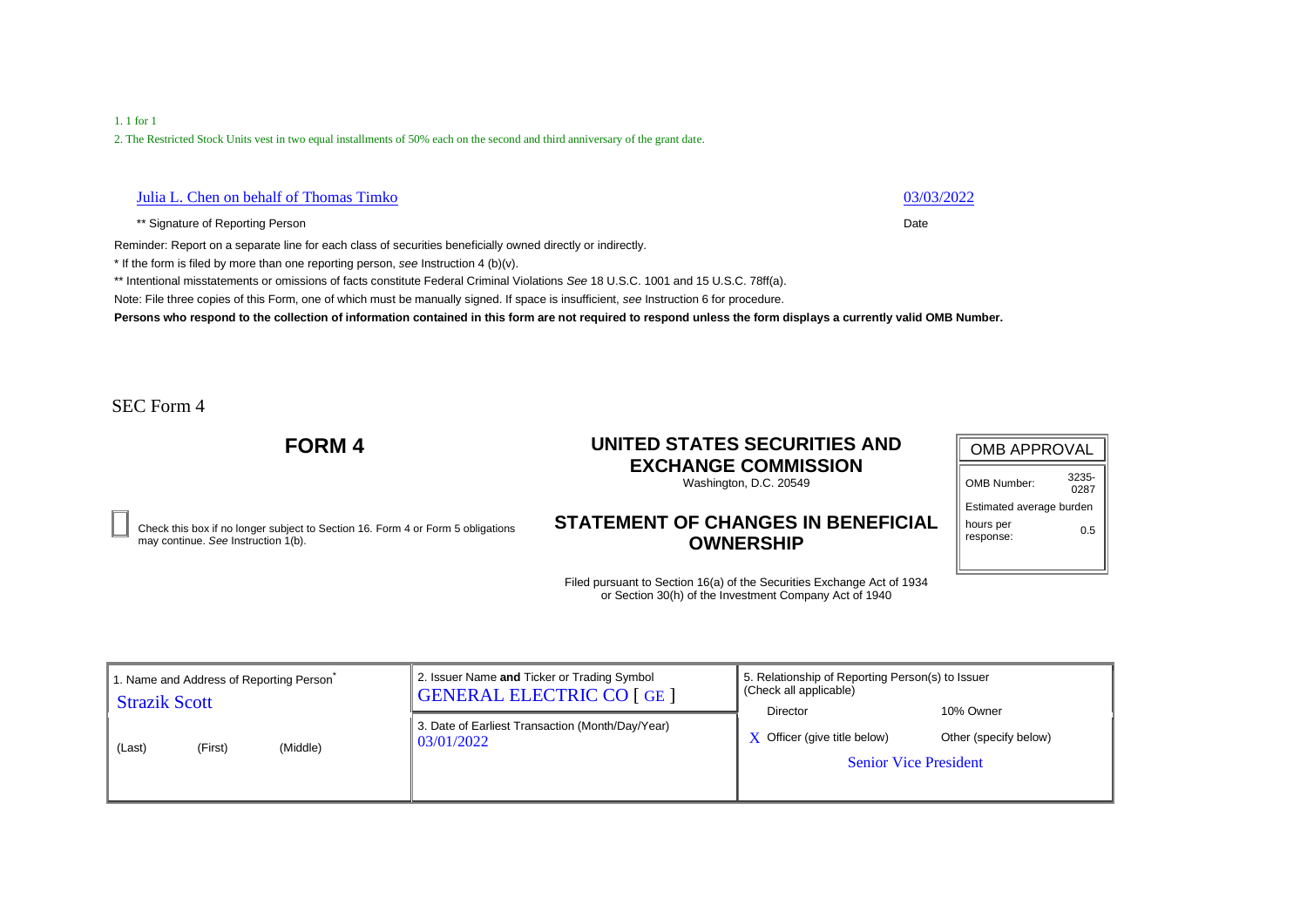| <b>GENERAL ELECTRIC COMPANY</b><br><b>5 NECCO STREET</b> | 4. If Amendment, Date of Original Filed (Month/Day/Year) | 6. Individual or Joint/Group Filing (Check Applicable Line)<br>$\overline{X}$ Form filed by One Reporting Person<br>Form filed by More than One Reporting Person |
|----------------------------------------------------------|----------------------------------------------------------|------------------------------------------------------------------------------------------------------------------------------------------------------------------|
| (Street)<br><b>BOSTON</b><br>02210<br><b>MA</b>          |                                                          |                                                                                                                                                                  |
| (City)<br>(Zip)<br>(State)                               |                                                          |                                                                                                                                                                  |

|                                                    | Table I - Non-Derivative Securities Acquired, Disposed of, or Beneficially Owned |                                                          |                                                                                                              |   |        |               |         |        |   |                     |                                                                                                                             |                                                             |                                                                 |
|----------------------------------------------------|----------------------------------------------------------------------------------|----------------------------------------------------------|--------------------------------------------------------------------------------------------------------------|---|--------|---------------|---------|--------|---|---------------------|-----------------------------------------------------------------------------------------------------------------------------|-------------------------------------------------------------|-----------------------------------------------------------------|
| 1. Title of<br><b>Security</b><br>$($ lnstr. 3 $)$ | 2. Transaction Date<br>(Month/Day/Year)                                          | 2A. Deemed Execution<br>Date, if any<br>(Month/Day/Year) | 3. Transaction<br>4. Securities Acquired (A) or<br>Code (Instr. 8)<br>Disposed Of (D) (Instr. 3, 4 and<br>5) |   |        |               |         |        |   |                     | <b>5. Amount of Securities</b><br><b>Beneficially Owned</b><br><b>Following Reported</b><br>Transaction(s) (Instr. 3 and 4) | 6. Ownership<br>Form: Direct (D) or<br>Indirect (I) (Instr. | 7. Nature of<br><b>Indirect Beneficial</b><br>Ownership (Instr. |
|                                                    |                                                                                  |                                                          | Code                                                                                                         | ν | Amount | (A) or<br>(D) | Price   |        |   |                     |                                                                                                                             |                                                             |                                                                 |
| Common<br><b>Stock</b>                             | 03/02/2022                                                                       |                                                          | M                                                                                                            |   | 3,419  | $\mathbf{A}$  | \$0     | 13,154 | D |                     |                                                                                                                             |                                                             |                                                                 |
| Common<br><b>Stock</b>                             | 03/02/2022                                                                       |                                                          | F                                                                                                            |   | 1,574  | D             | \$94.02 | 11,580 | D |                     |                                                                                                                             |                                                             |                                                                 |
| Common<br><b>Stock</b>                             |                                                                                  |                                                          |                                                                                                              |   |        |               |         | 8,317  |   | 401(k)              |                                                                                                                             |                                                             |                                                                 |
| Common<br><b>Stock</b>                             |                                                                                  |                                                          |                                                                                                              |   |        |               |         | 5,223  |   | Spouse's<br> 401(k) |                                                                                                                             |                                                             |                                                                 |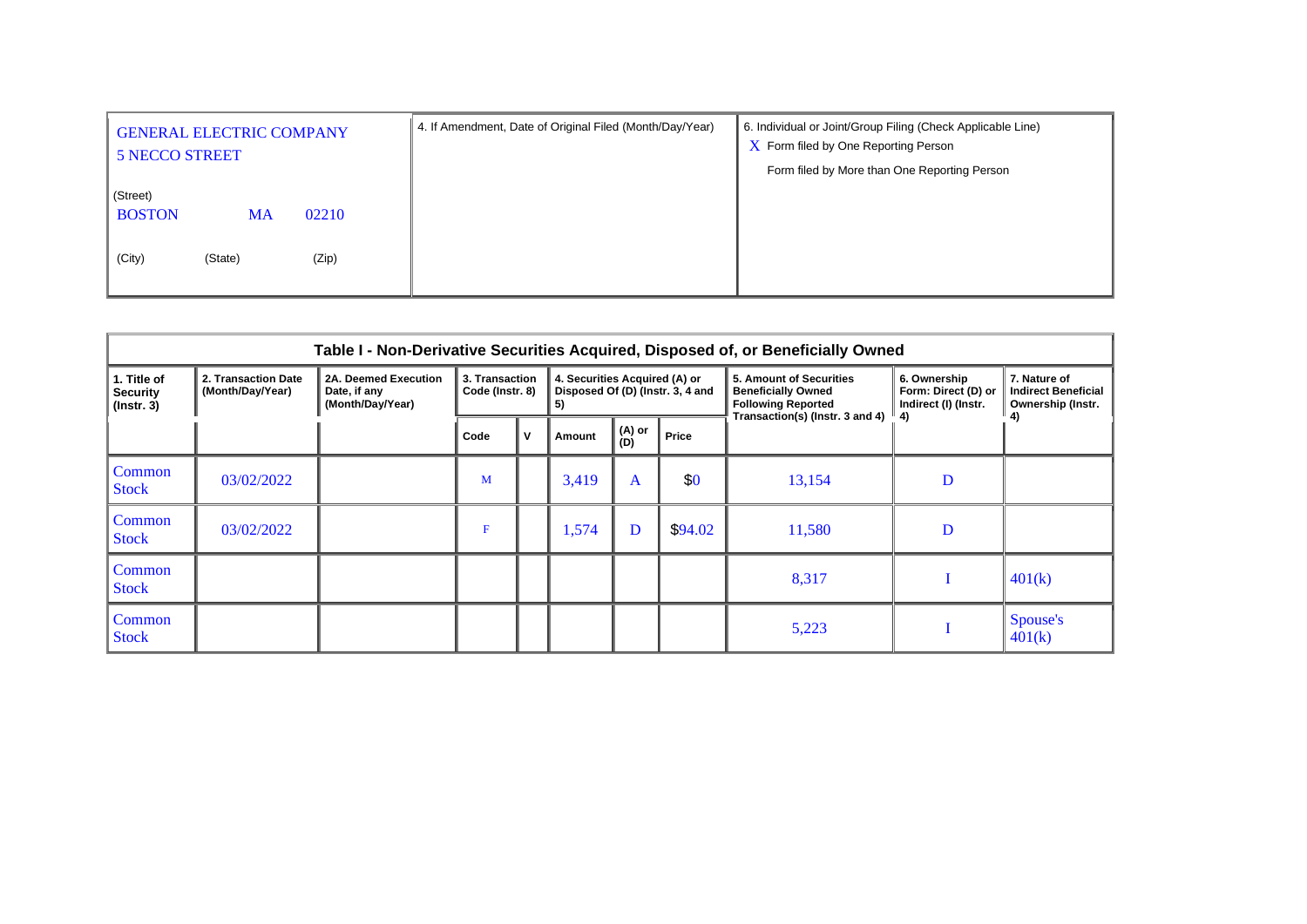|                                                                         | Table II - Derivative Securities Acquired, Disposed of, or Beneficially Owned<br>(e.g., puts, calls, warrants, options, convertible securities) |                                                   |                                                                    |                                         |  |                                                                                                                            |       |                                                                       |                                  |                                                                                                                             |                                                      |                                                                         |                                                                                                                                   |                                                                            |                                                                                 |
|-------------------------------------------------------------------------|-------------------------------------------------------------------------------------------------------------------------------------------------|---------------------------------------------------|--------------------------------------------------------------------|-----------------------------------------|--|----------------------------------------------------------------------------------------------------------------------------|-------|-----------------------------------------------------------------------|----------------------------------|-----------------------------------------------------------------------------------------------------------------------------|------------------------------------------------------|-------------------------------------------------------------------------|-----------------------------------------------------------------------------------------------------------------------------------|----------------------------------------------------------------------------|---------------------------------------------------------------------------------|
| 1. Title of<br><b>Derivative</b><br><b>Security</b><br>$($ lnstr. 3 $)$ | 2.<br>Conversion<br>or Exercise<br>Price of<br><b>Derivative</b><br>Security                                                                    | 3. Transaction<br><b>Date</b><br>(Month/Day/Year) | 3A. Deemed<br><b>Execution Date.</b><br>if any<br>(Month/Day/Year) | 4.<br>Transaction<br>Code (Instr.<br>8) |  | 5. Number of<br><b>Derivative</b><br><b>Securities</b><br>Acquired (A)<br>or Disposed<br>of (D) (Instr.<br>$3, 4$ and $5)$ |       | 6. Date Exercisable and<br><b>Expiration Date</b><br>(Month/Day/Year) |                                  | 7. Title and<br>Amount of<br><b>Securities</b><br><b>Underlying</b><br><b>Derivative Security</b><br>$($ lnstr. 3 and 4 $)$ |                                                      | 8. Price of<br><b>Derivative</b><br><b>Security</b><br>$($ lnstr. 5 $)$ | 9. Number of<br>derivative<br><b>Securities</b><br><b>Beneficially</b><br>Owned<br><b>Following</b><br>Reported<br>Transaction(s) | 10.<br>Ownership<br>Form:<br>Direct (D)<br>or Indirect<br>  (I) (Instr. 4) | 11. Nature<br>of Indirect<br><b>Beneficial</b><br>Ownership<br>$($ lnstr. 4 $)$ |
|                                                                         |                                                                                                                                                 |                                                   |                                                                    | Code                                    |  | (A)                                                                                                                        | (D)   | Date<br>Exercisable                                                   | <b>Expiration</b><br><b>Date</b> | <b>Title</b>                                                                                                                | Amount<br>or<br><b>Number</b><br>οf<br><b>Shares</b> |                                                                         | $($ Instr. 4 $)$                                                                                                                  |                                                                            |                                                                                 |
| <b>Restricted</b><br><b>Stock</b><br>Units                              | (1)                                                                                                                                             | 03/01/2022                                        |                                                                    | A                                       |  | 10.317                                                                                                                     |       | (2)                                                                   | (2)                              | Common<br><b>Stock</b>                                                                                                      | 10,317                                               | \$0                                                                     | 10.317                                                                                                                            | D                                                                          |                                                                                 |
| Employee<br><b>Stock</b><br>Option<br>(right to<br>buy)                 | \$92.23                                                                                                                                         | 03/01/2022                                        |                                                                    | A                                       |  | 45,032                                                                                                                     |       | (2)                                                                   | 03/01/2032                       | Common<br><b>Stock</b>                                                                                                      | 45,032                                               | \$0                                                                     | 45.032                                                                                                                            | D                                                                          |                                                                                 |
| <b>Restricted</b><br><b>Stock</b><br><b>Units</b>                       | (1)                                                                                                                                             | 03/02/2022                                        |                                                                    | M                                       |  |                                                                                                                            | 3,419 | 03/02/2022                                                            | 03/02/2022                       | Common<br><b>Stock</b>                                                                                                      | 3,419                                                | \$0                                                                     | 3.418                                                                                                                             | D                                                                          |                                                                                 |

1. 1 for 1

2. The Restricted Stock Units vest and the Stock Options become exercisable, in two equal installments of 50% each on the second and third anniversary of the grant date.

| Julia L. Chen on behalf of Scott Strazik | 03/03/2022 |
|------------------------------------------|------------|
|                                          |            |

\*\* Signature of Reporting Person Date

Reminder: Report on a separate line for each class of securities beneficially owned directly or indirectly.

\* If the form is filed by more than one reporting person, *see* Instruction 4 (b)(v).

\*\* Intentional misstatements or omissions of facts constitute Federal Criminal Violations *See* 18 U.S.C. 1001 and 15 U.S.C. 78ff(a).

Note: File three copies of this Form, one of which must be manually signed. If space is insufficient, *see* Instruction 6 for procedure.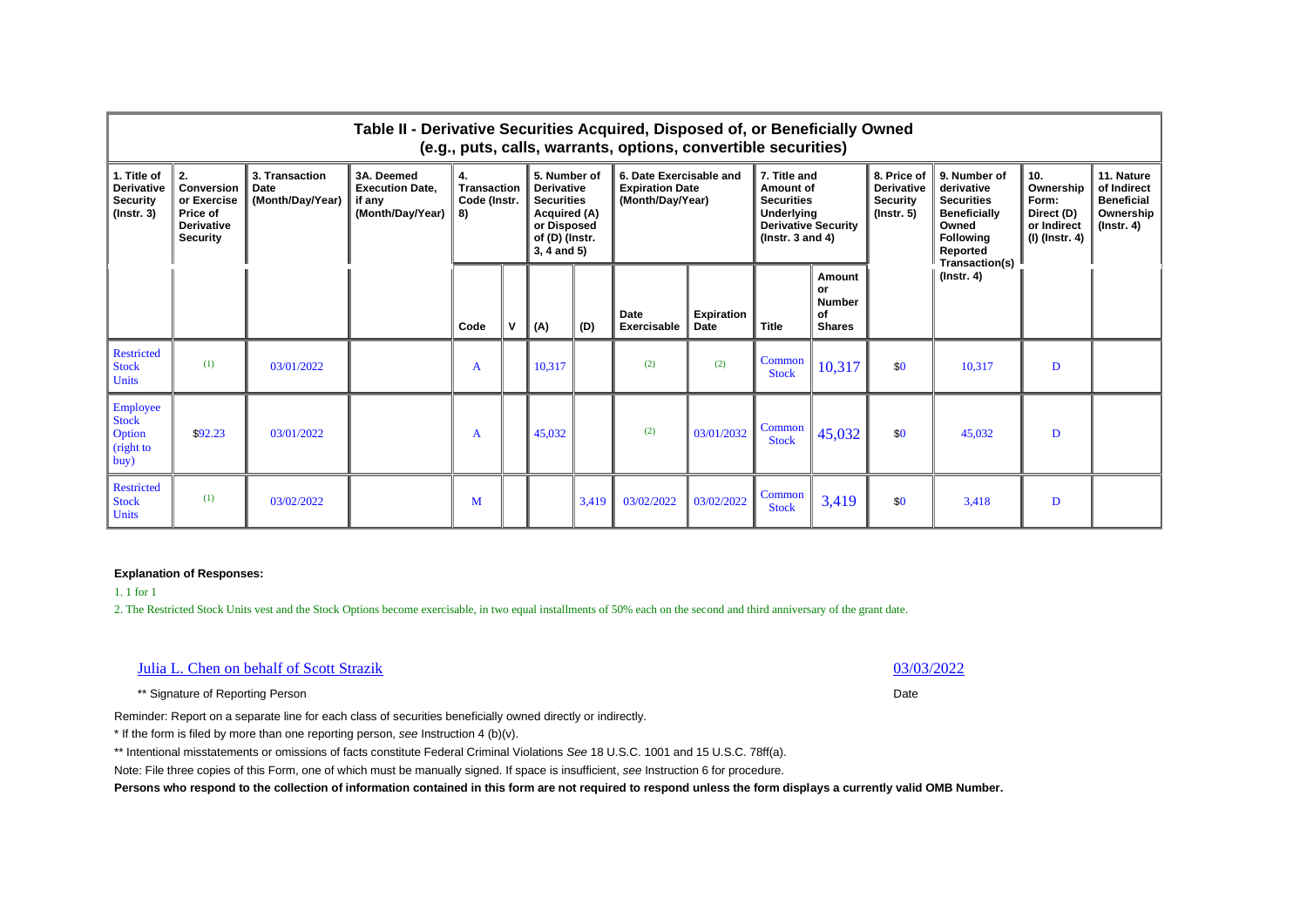Check this box if no longer subject to Section 16. Form 4 or Form 5 obligations **0.5**<br>may continue. See Instruction 1(b). **OWNERSHIP** 

# **FORM 4 UNITED STATES SECURITIES AND EXCHANGE COMMISSION**

Washington, D.C. 20549

# **STATEMENT OF CHANGES IN BENEFICIAL OWNERSHIP**

| <b>OMB APPROVAL</b>      |               |  |  |  |  |
|--------------------------|---------------|--|--|--|--|
| OMB Number:              | 3235-<br>0287 |  |  |  |  |
| Estimated average burden |               |  |  |  |  |
| hours per                |               |  |  |  |  |

response:

| 1. Name and Address of Reporting Person<br><b>Stokes Russell</b> | 2. Issuer Name and Ticker or Trading Symbol<br><b>GENERAL ELECTRIC CO [GE]</b> | 5. Relationship of Reporting Person(s) to Issuer<br>(Check all applicable)                                            |
|------------------------------------------------------------------|--------------------------------------------------------------------------------|-----------------------------------------------------------------------------------------------------------------------|
| (First)<br>(Middle)<br>(Last)                                    | 3. Date of Earliest Transaction (Month/Day/Year)<br>03/01/2022                 | 10% Owner<br>Director<br>$\bf{X}$ Officer (give title below)<br>Other (specify below)<br><b>Senior Vice President</b> |
| <b>GENERAL ELECTRIC COMPANY</b>                                  |                                                                                |                                                                                                                       |
| <b>5 NECCO STREET</b>                                            | 4. If Amendment, Date of Original Filed (Month/Day/Year)                       | 6. Individual or Joint/Group Filing (Check Applicable Line)                                                           |
| (Street)<br><b>BOSTON</b><br>02210<br><b>MA</b>                  |                                                                                | $\overline{X}$ Form filed by One Reporting Person<br>Form filed by More than One Reporting Person                     |
| (City)<br>(Zip)<br>(State)                                       |                                                                                |                                                                                                                       |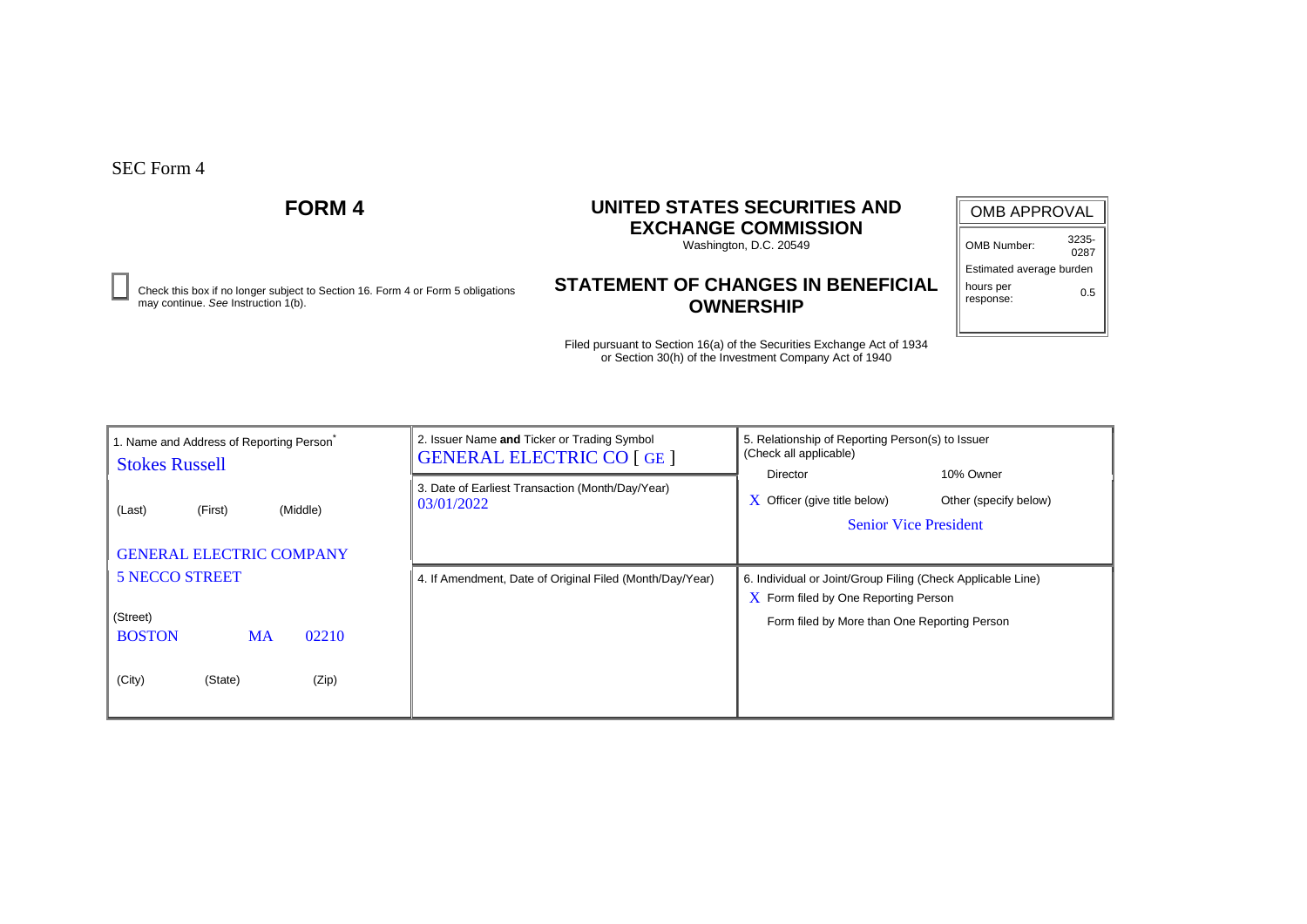|                                                    | Table I - Non-Derivative Securities Acquired, Disposed of, or Beneficially Owned |                                                          |                                   |              |                                     |               |                                  |                                                                                                                                     |                                                             |                                                                 |
|----------------------------------------------------|----------------------------------------------------------------------------------|----------------------------------------------------------|-----------------------------------|--------------|-------------------------------------|---------------|----------------------------------|-------------------------------------------------------------------------------------------------------------------------------------|-------------------------------------------------------------|-----------------------------------------------------------------|
| 1. Title of<br><b>Security</b><br>$($ lnstr. 3 $)$ | 2. Transaction Date<br>(Month/Day/Year)                                          | 2A. Deemed Execution<br>Date, if any<br>(Month/Day/Year) | 3. Transaction<br>Code (Instr. 8) |              | 4. Securities Acquired (A) or<br>5) |               | Disposed Of (D) (Instr. 3, 4 and | 5. Amount of Securities<br><b>Beneficially Owned</b><br><b>Following Reported</b><br>Transaction(s) (lnstr. 3 and 4) $\parallel$ 4) | 6. Ownership<br>Form: Direct (D) or<br>Indirect (I) (Instr. | 7. Nature of<br><b>Indirect Beneficial</b><br>Ownership (Instr. |
|                                                    |                                                                                  |                                                          | Code                              | $\mathbf{v}$ | Amount                              | (A) or<br>(D) | Price                            |                                                                                                                                     |                                                             |                                                                 |
| Common<br><b>Stock</b>                             | 03/02/2022                                                                       |                                                          | M                                 |              | 3,572                               | A             | \$0                              | 45,254                                                                                                                              | D                                                           |                                                                 |
| Common<br><b>Stock</b>                             | 03/02/2022                                                                       |                                                          | F                                 |              | ,620                                |               | \$94.02                          | 43,634                                                                                                                              | D                                                           |                                                                 |

|                                                                         |                                                                                            |                                            | Table II - Derivative Securities Acquired, Disposed of, or Beneficially Owned |                                                                                                                                                                       |   |                                                                       |       | (e.g., puts, calls, warrants, options, convertible securities)                                                     |                                  |                                                                         |                                                                                                                                   |                                                                          |                                                                                 |   |  |
|-------------------------------------------------------------------------|--------------------------------------------------------------------------------------------|--------------------------------------------|-------------------------------------------------------------------------------|-----------------------------------------------------------------------------------------------------------------------------------------------------------------------|---|-----------------------------------------------------------------------|-------|--------------------------------------------------------------------------------------------------------------------|----------------------------------|-------------------------------------------------------------------------|-----------------------------------------------------------------------------------------------------------------------------------|--------------------------------------------------------------------------|---------------------------------------------------------------------------------|---|--|
| 1. Title of<br><b>Derivative</b><br><b>Security</b><br>$($ lnstr. 3 $)$ | 2.<br><b>Conversion</b><br>or Exercise<br>Price of<br><b>Derivative</b><br><b>Security</b> | 3. Transaction<br>Date<br>(Month/Day/Year) | 3A. Deemed<br><b>Execution Date.</b><br>if any<br>(Month/Day/Year)            | 5. Number of<br>4.<br>Transaction<br><b>Derivative</b><br>Code (Instr.<br><b>Securities</b><br>Acquired (A)<br>8)<br>or Disposed<br>of (D) (Instr.<br>$3, 4$ and $5)$ |   | 6. Date Exercisable and<br><b>Expiration Date</b><br>(Month/Day/Year) |       | 7. Title and<br>Amount of<br><b>Securities</b><br>Underlying<br><b>Derivative Security</b><br>( $lnstr. 3 and 4$ ) |                                  | 8. Price of<br><b>Derivative</b><br><b>Security</b><br>$($ lnstr. 5 $)$ | 9. Number of<br>derivative<br><b>Securities</b><br><b>Beneficially</b><br>Owned<br><b>Following</b><br>Reported<br>Transaction(s) | 10.<br>Ownership<br>Form:<br>Direct (D)<br>or Indirect<br>(I) (Instr. 4) | 11. Nature<br>of Indirect<br><b>Beneficial</b><br>Ownership<br>$($ lnstr. 4 $)$ |   |  |
|                                                                         |                                                                                            |                                            |                                                                               | Code                                                                                                                                                                  | v | (A)                                                                   | (D)   | <b>Date</b><br>Exercisable                                                                                         | <b>Expiration</b><br><b>Date</b> | <b>Title</b>                                                            | Amount<br>or<br>Number<br>of<br><b>Shares</b>                                                                                     |                                                                          | $($ Instr. 4 $)$                                                                |   |  |
| <b>Restricted</b><br><b>Stock</b><br><b>Units</b>                       | (1)                                                                                        | 03/01/2022                                 |                                                                               | A                                                                                                                                                                     |   | 7,841                                                                 |       | (2)                                                                                                                | (2)                              | Common<br><b>Stock</b>                                                  | 7,841                                                                                                                             | \$0                                                                      | 7,841                                                                           | D |  |
| Employee<br><b>Stock</b><br>Option<br>(right to<br>buy)                 | \$92.23                                                                                    | 03/01/2022                                 |                                                                               | A                                                                                                                                                                     |   | 34,224                                                                |       | (2)                                                                                                                | 03/01/2032                       | Common<br><b>Stock</b>                                                  | 34,224                                                                                                                            | \$0                                                                      | 34,224                                                                          | D |  |
| <b>Restricted</b><br><b>Stock</b><br>Units                              | (1)                                                                                        | 03/02/2022                                 |                                                                               | М                                                                                                                                                                     |   |                                                                       | 3,572 | 03/02/2022                                                                                                         | 03/02/2022                       | Common<br><b>Stock</b>                                                  | 3,572                                                                                                                             | \$0                                                                      | 3,571                                                                           | D |  |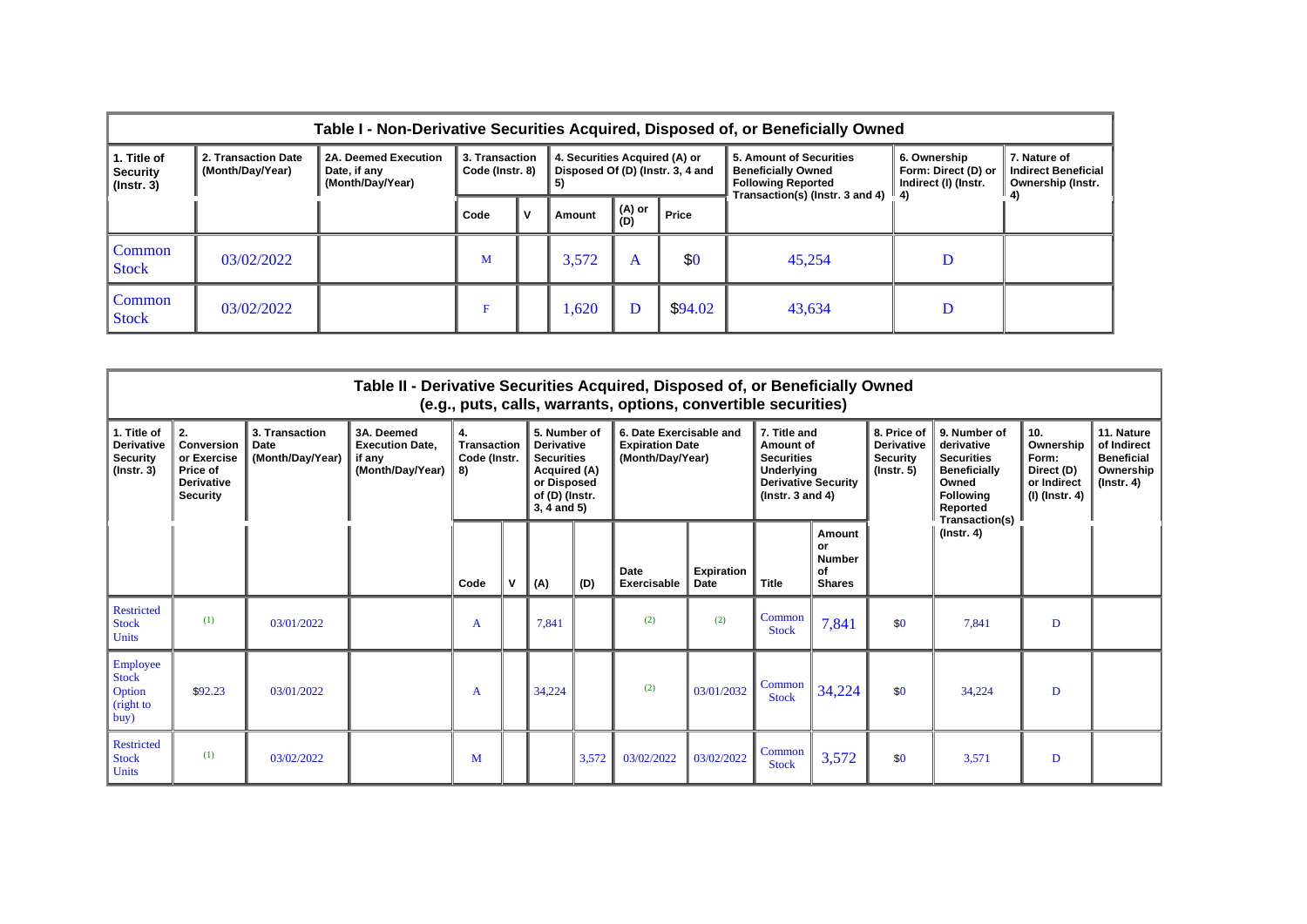1. 1 for 1

2. The Restricted Stock Units vest and the Stock Options become exercisable, in two equal installments of 50% each on the second and third anniversary of the grant date.

## Julia L. Chen on behalf of Russell Stokes 03/03/2022

\*\* Signature of Reporting Person Date **Date of Reporting Person** Date **Date Date** 

Reminder: Report on a separate line for each class of securities beneficially owned directly or indirectly.

\* If the form is filed by more than one reporting person, *see* Instruction 4 (b)(v).

\*\* Intentional misstatements or omissions of facts constitute Federal Criminal Violations *See* 18 U.S.C. 1001 and 15 U.S.C. 78ff(a).

Note: File three copies of this Form, one of which must be manually signed. If space is insufficient, *see* Instruction 6 for procedure.

**Persons who respond to the collection of information contained in this form are not required to respond unless the form displays a currently valid OMB Number.**

SEC Form 4

# **FORM 4 UNITED STATES SECURITIES AND EXCHANGE COMMISSION**

Washington, D.C. 20549

Check this box if no longer subject to Section 16. Form 4 or Form 5 obligations may continue. *See* Instruction 1(b).

## **STATEMENT OF CHANGES IN BENEFICIAL OWNERSHIP**

| <b>OMB APPROVAL</b>      |               |  |  |  |  |  |  |  |
|--------------------------|---------------|--|--|--|--|--|--|--|
| OMB Number:              | 3235-<br>0287 |  |  |  |  |  |  |  |
| Estimated average burden |               |  |  |  |  |  |  |  |
| hours per<br>response:   | ი 5           |  |  |  |  |  |  |  |

| 1. Name and Address of Reporting Person | 2. Issuer Name and Ticker or Trading Symbol                    | 5. Relationship of Reporting Person(s) to Issuer                                |                                    |
|-----------------------------------------|----------------------------------------------------------------|---------------------------------------------------------------------------------|------------------------------------|
| Slattery John S.                        | <b>GENERAL ELECTRIC CO [GE ]</b>                               | (Check all applicable)                                                          |                                    |
| (Middle)<br>(First)<br>(Last)           | 3. Date of Earliest Transaction (Month/Day/Year)<br>03/01/2022 | Director<br>$\bf{X}$ Officer (give title below)<br><b>Senior Vice President</b> | 10% Owner<br>Other (specify below) |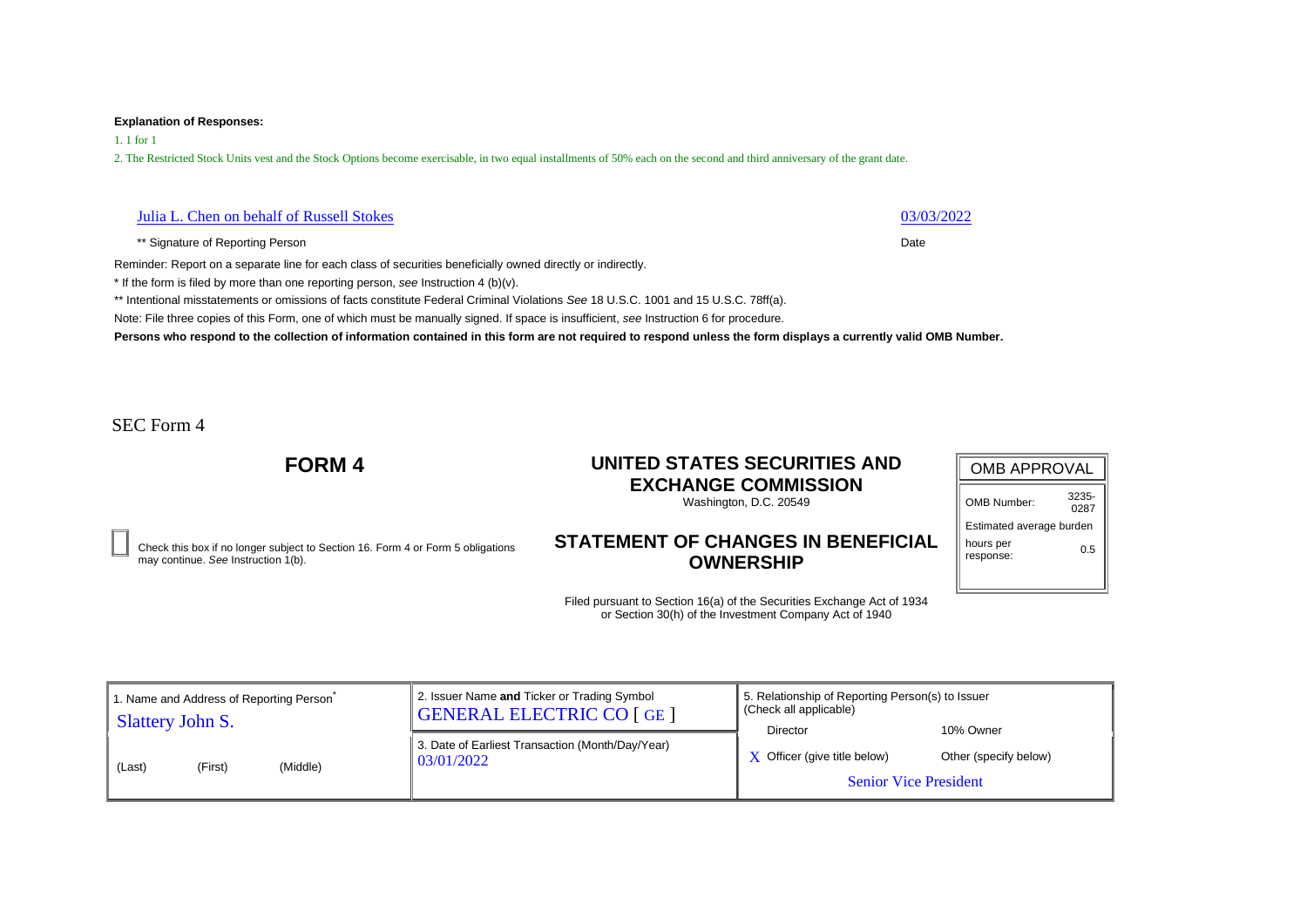| <b>GENERAL ELECTRIC COMPANY</b><br><b>5 NECCO STREET</b> | 4. If Amendment, Date of Original Filed (Month/Day/Year) | 6. Individual or Joint/Group Filing (Check Applicable Line)<br>$X$ Form filed by One Reporting Person |
|----------------------------------------------------------|----------------------------------------------------------|-------------------------------------------------------------------------------------------------------|
| (Street)                                                 |                                                          | Form filed by More than One Reporting Person                                                          |
| <b>BOSTON</b><br>02210<br><b>MA</b>                      |                                                          |                                                                                                       |
| (City)<br>(Zip)<br>(State)                               |                                                          |                                                                                                       |

|                                                    | Table I - Non-Derivative Securities Acquired, Disposed of, or Beneficially Owned |                                                          |                                   |              |                                                                         |               |       |                                                                                                                      |                                                                |                                                                 |
|----------------------------------------------------|----------------------------------------------------------------------------------|----------------------------------------------------------|-----------------------------------|--------------|-------------------------------------------------------------------------|---------------|-------|----------------------------------------------------------------------------------------------------------------------|----------------------------------------------------------------|-----------------------------------------------------------------|
| 1. Title of<br><b>Security</b><br>$($ lnstr. 3 $)$ | 2. Transaction Date<br>(Month/Day/Year)                                          | 2A. Deemed Execution<br>Date, if any<br>(Month/Day/Year) | 3. Transaction<br>Code (Instr. 8) |              | 4. Securities Acquired (A) or<br>Disposed Of (D) (Instr. 3, 4<br>and 5) |               |       | 5. Amount of Securities<br><b>Beneficially Owned Following</b><br><b>Reported Transaction(s) (Instr.</b><br>3 and 4) | 6. Ownership<br>Form: Direct (D) or<br>Indirect (I) (Instr. 4) | 7. Nature of<br><b>Indirect Beneficial</b><br>Ownership (Instr. |
|                                                    |                                                                                  |                                                          | Code                              | $\mathbf{v}$ | Amount                                                                  | (A) or<br>(D) | Price |                                                                                                                      |                                                                |                                                                 |
|                                                    |                                                                                  |                                                          |                                   |              |                                                                         |               |       |                                                                                                                      |                                                                |                                                                 |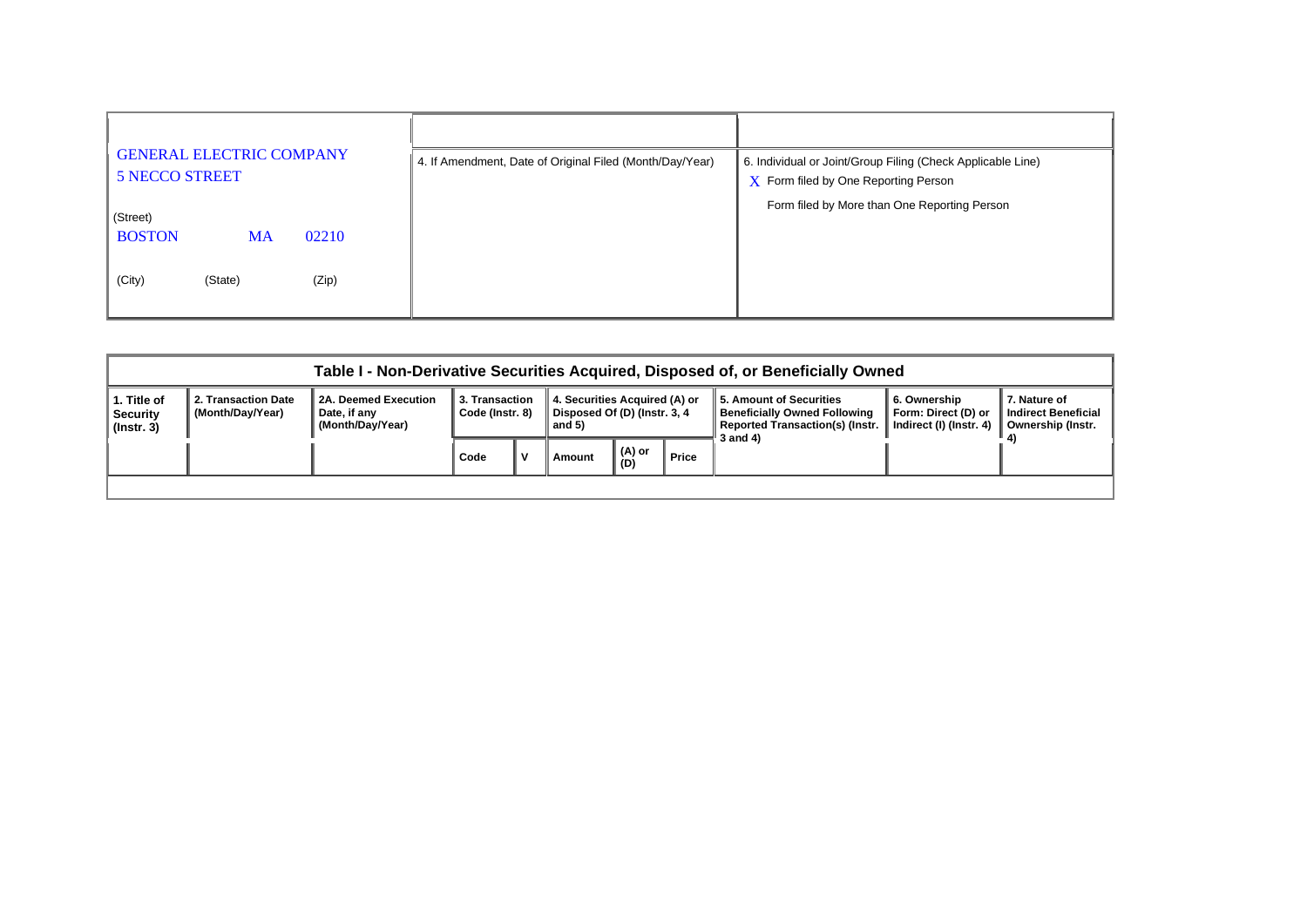|                                                                         |                                                                                            |                                            | Table II - Derivative Securities Acquired, Disposed of, or Beneficially Owned |                                                |                                                                                                                                                  |        |                                                                       | (e.g., puts, calls, warrants, options, convertible securities) |                                                                                                                    |                        |                                                                         |                                                                                                                                                       |                                                                          |                                                                           |  |
|-------------------------------------------------------------------------|--------------------------------------------------------------------------------------------|--------------------------------------------|-------------------------------------------------------------------------------|------------------------------------------------|--------------------------------------------------------------------------------------------------------------------------------------------------|--------|-----------------------------------------------------------------------|----------------------------------------------------------------|--------------------------------------------------------------------------------------------------------------------|------------------------|-------------------------------------------------------------------------|-------------------------------------------------------------------------------------------------------------------------------------------------------|--------------------------------------------------------------------------|---------------------------------------------------------------------------|--|
| 1. Title of<br><b>Derivative</b><br><b>Security</b><br>$($ lnstr. 3 $)$ | 2.<br><b>Conversion</b><br>or Exercise<br>Price of<br><b>Derivative</b><br><b>Security</b> | 3. Transaction<br>Date<br>(Month/Day/Year) | 3A, Deemed<br><b>Execution Date.</b><br>⊧ if any<br>(Month/Day/Year)          | 4.<br><b>Transaction</b><br>Code (Instr.<br>8) | 5. Number<br>οf<br><b>Derivative</b><br><b>Securities</b><br><b>Acquired</b><br>(A) or<br><b>Disposed</b><br>of (D)<br>(Instr. 3, 4)<br>and $5)$ |        | 6. Date Exercisable and<br><b>Expiration Date</b><br>(Month/Day/Year) |                                                                | 7. Title and<br>Amount of<br><b>Securities</b><br>Underlying<br><b>Derivative Security</b><br>( $lnstr. 3 and 4$ ) |                        | 8. Price of<br><b>Derivative</b><br><b>Security</b><br>$($ lnstr. 5 $)$ | 9. Number of<br>derivative<br><b>Securities</b><br><b>Beneficially</b><br>Owned<br><b>Following</b><br>Reported<br>Transaction(s)<br>$($ lnstr. 4 $)$ | 10.<br>Ownership<br>Form:<br>Direct (D)<br>or Indirect<br>(I) (Instr. 4) | 11. Nature<br>of Indirect<br><b>Beneficial</b><br>Ownership<br>(Instr. 4) |  |
|                                                                         |                                                                                            |                                            |                                                                               | Code                                           | v                                                                                                                                                | (A)    | (D)                                                                   | Date<br>Exercisable                                            | Expiration<br>Date                                                                                                 | <b>Title</b>           | Amount<br><b>or</b><br><b>Number</b><br>of<br><b>Shares</b>             |                                                                                                                                                       |                                                                          |                                                                           |  |
| <b>Restricted</b><br><b>Stock</b><br><b>Units</b>                       | (1)                                                                                        | 03/01/2022                                 |                                                                               | A                                              |                                                                                                                                                  | 12,380 |                                                                       | (2)                                                            | (2)                                                                                                                | Common<br><b>Stock</b> | 12,380                                                                  | \$0                                                                                                                                                   | 12,380                                                                   | D                                                                         |  |
| Employee<br><b>Stock</b><br>Option<br>(right to<br>buy)                 | \$92.23                                                                                    | 03/01/2022                                 |                                                                               | A                                              |                                                                                                                                                  | 54,038 |                                                                       | (2)                                                            | 03/01/2032                                                                                                         | Common<br><b>Stock</b> | 54,038                                                                  | \$0                                                                                                                                                   | 54,038                                                                   | D                                                                         |  |

1. 1 for 1

2. The Restricted Stock Units vest and the Stock Options become exercisable, in two equal installments of 50% each on the second and third anniversary of the grant date.

## Julia L. Chen on behalf of John S. Slattery 03/03/2022

\*\* Signature of Reporting Person Date **Date of Reporting Person** Date **Date Date** 

Reminder: Report on a separate line for each class of securities beneficially owned directly or indirectly.

\* If the form is filed by more than one reporting person, *see* Instruction 4 (b)(v).

\*\* Intentional misstatements or omissions of facts constitute Federal Criminal Violations *See* 18 U.S.C. 1001 and 15 U.S.C. 78ff(a).

Note: File three copies of this Form, one of which must be manually signed. If space is insufficient, *see* Instruction 6 for procedure.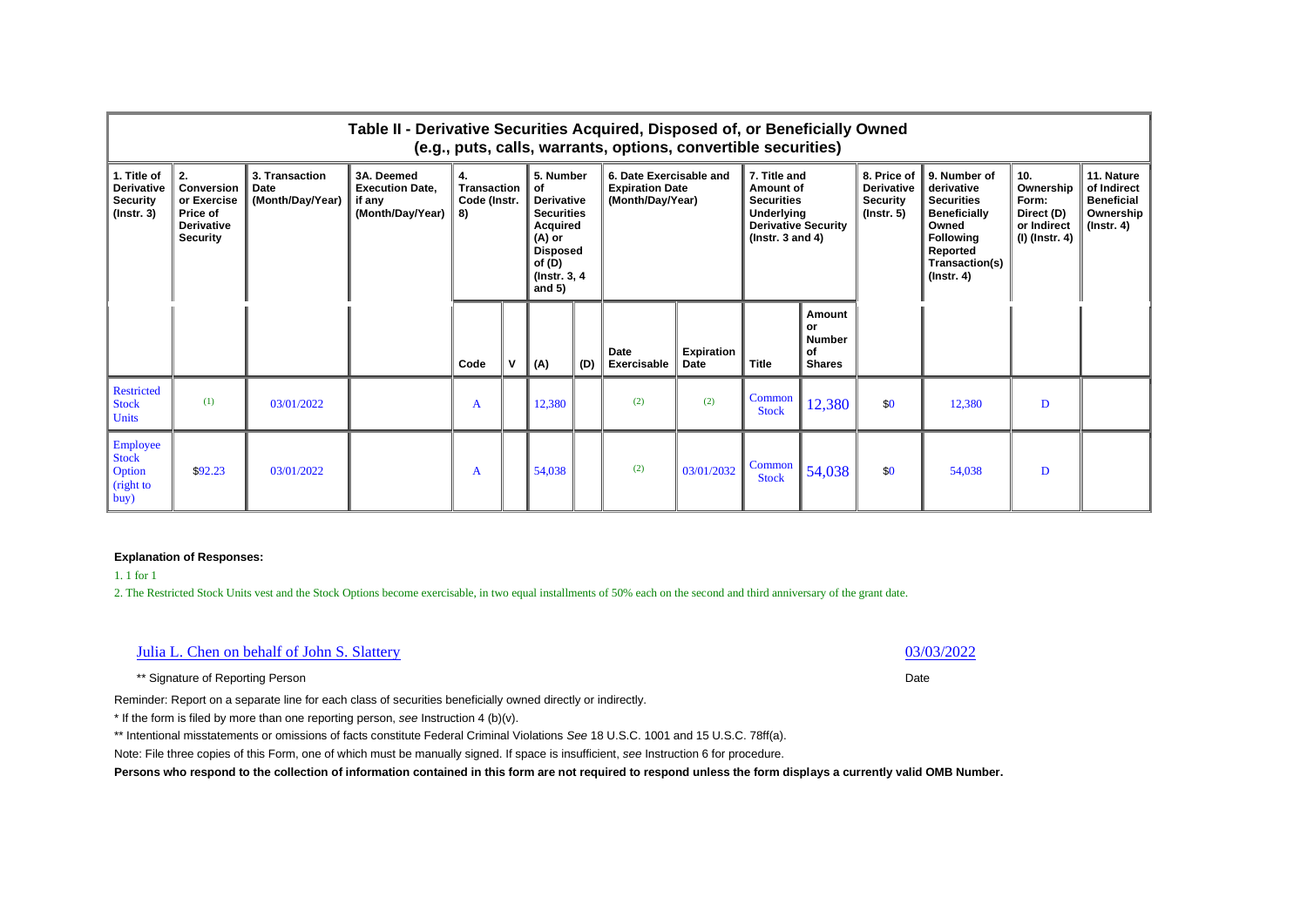Check this box if no longer subject to Section 16. Form 4 or Form 5 obligations **0.5**<br>may continue. See Instruction 1(b). **OWNERSHIP** 

# **FORM 4 UNITED STATES SECURITIES AND EXCHANGE COMMISSION**

Washington, D.C. 20549

# **STATEMENT OF CHANGES IN BENEFICIAL OWNERSHIP**

| <b>OMB APPROVAL</b>      |               |  |  |  |  |  |  |
|--------------------------|---------------|--|--|--|--|--|--|
| OMB Number:              | 3235-<br>0287 |  |  |  |  |  |  |
| Estimated average burden |               |  |  |  |  |  |  |
| hours per                |               |  |  |  |  |  |  |

response:

| 1. Name and Address of Reporting Person<br><b>Pecresse Jerome</b> | 2. Issuer Name and Ticker or Trading Symbol<br><b>GENERAL ELECTRIC CO [GE ]</b> | 5. Relationship of Reporting Person(s) to Issuer<br>(Check all applicable)                                                           |
|-------------------------------------------------------------------|---------------------------------------------------------------------------------|--------------------------------------------------------------------------------------------------------------------------------------|
| (Middle)<br>(First)<br>(Last)                                     | 3. Date of Earliest Transaction (Month/Day/Year)<br>03/01/2022                  | 10% Owner<br><b>Director</b><br>Other (specify below)<br>$\boldsymbol{X}$ Officer (give title below)<br><b>Senior Vice President</b> |
| <b>GENERAL ELECTRIC COMPANY</b>                                   |                                                                                 |                                                                                                                                      |
| <b>5 NECCO STREET</b>                                             | 4. If Amendment, Date of Original Filed (Month/Day/Year)                        | 6. Individual or Joint/Group Filing (Check Applicable Line)                                                                          |
|                                                                   |                                                                                 | $\bar{X}$ Form filed by One Reporting Person                                                                                         |
| (Street)<br><b>BOSTON</b><br>02210<br><b>MA</b>                   |                                                                                 | Form filed by More than One Reporting Person                                                                                         |
|                                                                   |                                                                                 |                                                                                                                                      |
| (City)<br>(State)<br>(Zip)                                        |                                                                                 |                                                                                                                                      |
|                                                                   |                                                                                 |                                                                                                                                      |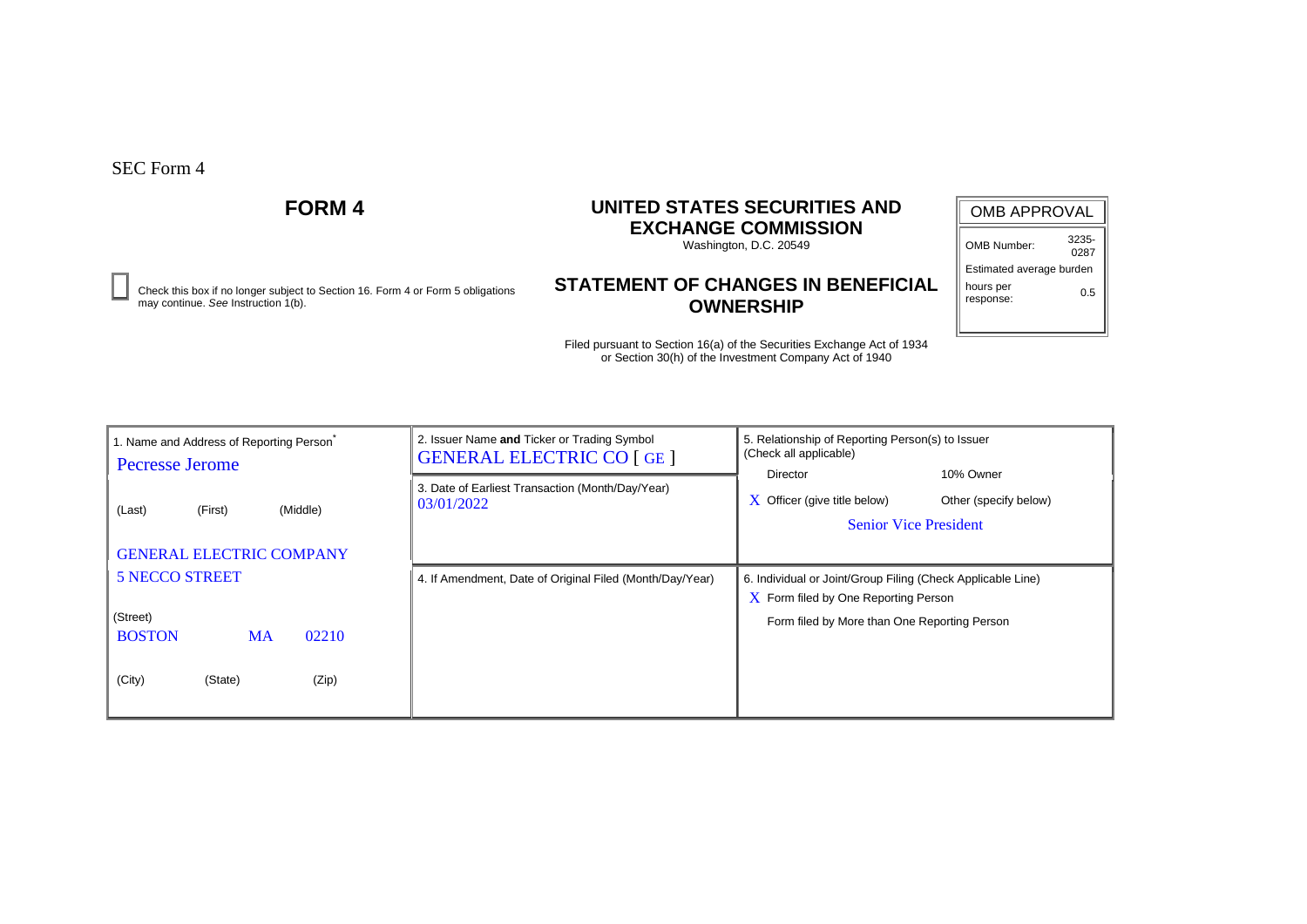|                                                    | Table I - Non-Derivative Securities Acquired, Disposed of, or Beneficially Owned |                                                          |                                   |              |                                     |               |                                  |                                                                                                                                     |                                                             |                                                                 |
|----------------------------------------------------|----------------------------------------------------------------------------------|----------------------------------------------------------|-----------------------------------|--------------|-------------------------------------|---------------|----------------------------------|-------------------------------------------------------------------------------------------------------------------------------------|-------------------------------------------------------------|-----------------------------------------------------------------|
| 1. Title of<br><b>Security</b><br>$($ lnstr. 3 $)$ | 2. Transaction Date<br>(Month/Day/Year)                                          | 2A. Deemed Execution<br>Date, if any<br>(Month/Day/Year) | 3. Transaction<br>Code (Instr. 8) |              | 4. Securities Acquired (A) or<br>5) |               | Disposed Of (D) (Instr. 3, 4 and | 5. Amount of Securities<br><b>Beneficially Owned</b><br><b>Following Reported</b><br>Transaction(s) (lnstr. 3 and 4) $\parallel$ 4) | 6. Ownership<br>Form: Direct (D) or<br>Indirect (I) (Instr. | 7. Nature of<br><b>Indirect Beneficial</b><br>Ownership (Instr. |
|                                                    |                                                                                  |                                                          | Code                              | $\mathbf{v}$ | Amount                              | (A) or<br>(D) | Price                            |                                                                                                                                     |                                                             |                                                                 |
| Common<br><b>Stock</b>                             | 03/02/2022                                                                       |                                                          | M                                 |              | 2,654                               | A             | \$0                              | 17,634                                                                                                                              | D                                                           |                                                                 |
| Common<br><b>Stock</b>                             | 03/02/2022                                                                       |                                                          | F                                 |              | .416                                |               | \$94.02                          | 16,218                                                                                                                              | D                                                           |                                                                 |

|                                                                         |                                                                                     |                                            | Table II - Derivative Securities Acquired, Disposed of, or Beneficially Owned |                                                                                                                                                                       |   |                                                                       |       | (e.g., puts, calls, warrants, options, convertible securities)                                                     |                                  |                                                                         |                                                                                                                                   |                                                                          |                                                                                 |   |  |
|-------------------------------------------------------------------------|-------------------------------------------------------------------------------------|--------------------------------------------|-------------------------------------------------------------------------------|-----------------------------------------------------------------------------------------------------------------------------------------------------------------------|---|-----------------------------------------------------------------------|-------|--------------------------------------------------------------------------------------------------------------------|----------------------------------|-------------------------------------------------------------------------|-----------------------------------------------------------------------------------------------------------------------------------|--------------------------------------------------------------------------|---------------------------------------------------------------------------------|---|--|
| 1. Title of<br><b>Derivative</b><br><b>Security</b><br>$($ lnstr. 3 $)$ | 2.<br>Conversion<br>or Exercise<br>Price of<br><b>Derivative</b><br><b>Security</b> | 3. Transaction<br>Date<br>(Month/Day/Year) | 3A. Deemed<br><b>Execution Date.</b><br>if any<br>(Month/Day/Year)            | 5. Number of<br>4.<br>Transaction<br><b>Derivative</b><br>Code (Instr.<br><b>Securities</b><br>Acquired (A)<br>8)<br>or Disposed<br>of (D) (Instr.<br>$3, 4$ and $5)$ |   | 6. Date Exercisable and<br><b>Expiration Date</b><br>(Month/Day/Year) |       | 7. Title and<br>Amount of<br><b>Securities</b><br>Underlying<br><b>Derivative Security</b><br>( $lnstr. 3 and 4$ ) |                                  | 8. Price of<br><b>Derivative</b><br><b>Security</b><br>$($ lnstr. 5 $)$ | 9. Number of<br>derivative<br><b>Securities</b><br><b>Beneficially</b><br>Owned<br><b>Following</b><br>Reported<br>Transaction(s) | 10.<br>Ownership<br>Form:<br>Direct (D)<br>or Indirect<br>(I) (Instr. 4) | 11. Nature<br>of Indirect<br><b>Beneficial</b><br>Ownership<br>$($ lnstr. 4 $)$ |   |  |
|                                                                         |                                                                                     |                                            |                                                                               | Code                                                                                                                                                                  | v | (A)                                                                   | (D)   | Date<br>Exercisable                                                                                                | <b>Expiration</b><br><b>Date</b> | <b>Title</b>                                                            | Amount<br>or<br><b>Number</b><br>Οf<br><b>Shares</b>                                                                              |                                                                          | $($ Instr. 4 $)$                                                                |   |  |
| <b>Restricted</b><br><b>Stock</b><br><b>Units</b>                       | (1)                                                                                 | 03/01/2022                                 |                                                                               | A                                                                                                                                                                     |   | 5.365                                                                 |       | (2)                                                                                                                | (2)                              | Common<br><b>Stock</b>                                                  | 5,365                                                                                                                             | \$0                                                                      | 5,365                                                                           | D |  |
| Employee<br><b>Stock</b><br>Option<br>(right to<br>buy)                 | \$92.23                                                                             | 03/01/2022                                 |                                                                               | A                                                                                                                                                                     |   | 23,416                                                                |       | (2)                                                                                                                | 03/01/2032                       | Common<br><b>Stock</b>                                                  | 23,416                                                                                                                            | \$0                                                                      | 23,416                                                                          | D |  |
| <b>Restricted</b><br><b>Stock</b><br><b>Units</b>                       | (1)                                                                                 | 03/02/2022                                 |                                                                               | М                                                                                                                                                                     |   |                                                                       | 2,654 | 03/02/2022                                                                                                         | 03/02/2022                       | Common<br><b>Stock</b>                                                  | 2,654                                                                                                                             | \$0                                                                      | 2,653                                                                           | D |  |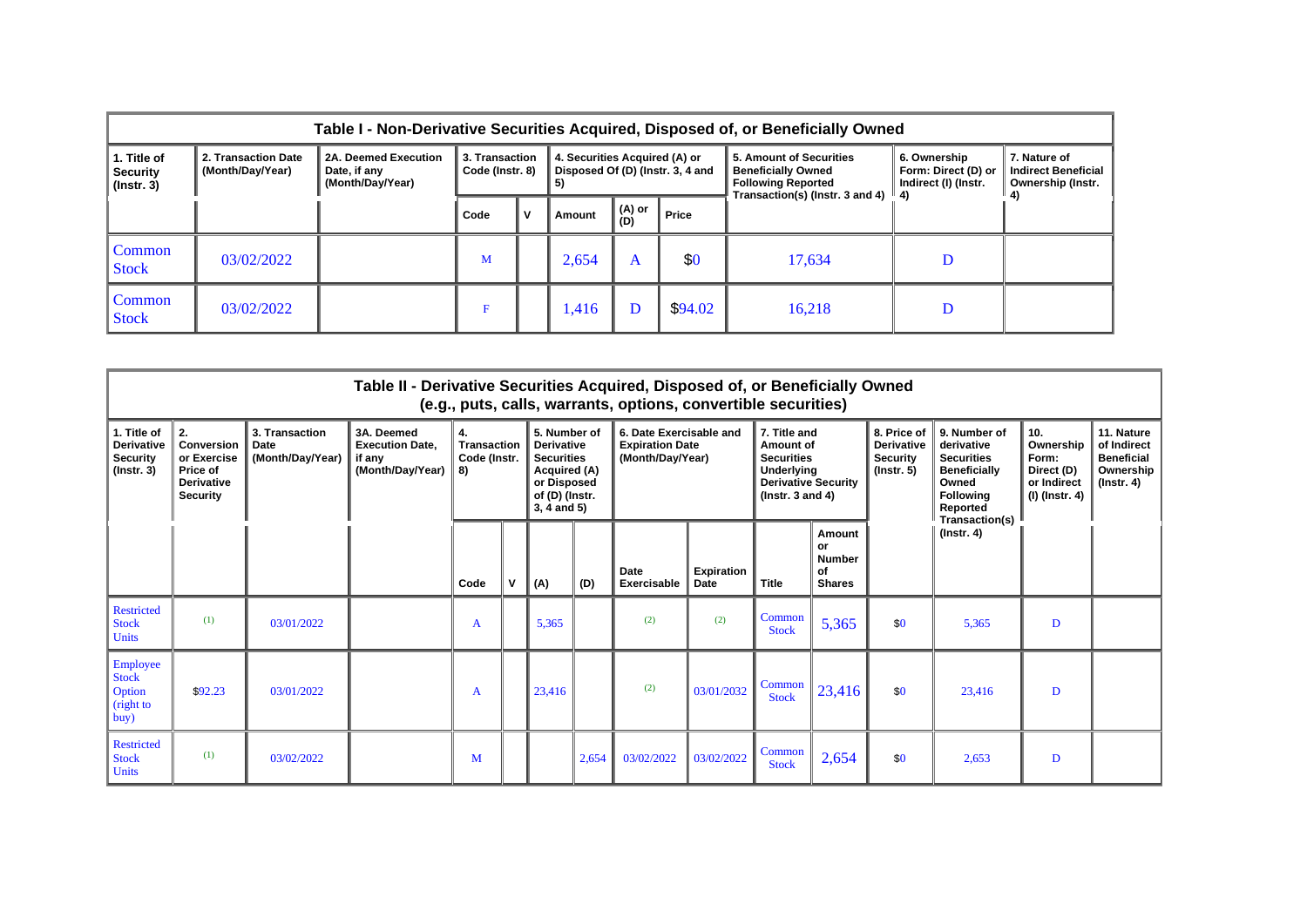1. 1 for 1

2. The Restricted Stock Units vest and the Stock Options become exercisable, in two equal installments of 50% each on the second and third anniversary of the grant date.

| Julia L. Chen on behalf of Jerome Pecresse | 03/03/2022 |
|--------------------------------------------|------------|
|--------------------------------------------|------------|

\*\* Signature of Reporting Person Date **Date of Reporting Person** Date **Date of Reporting Person** 

Reminder: Report on a separate line for each class of securities beneficially owned directly or indirectly.

\* If the form is filed by more than one reporting person, *see* Instruction 4 (b)(v).

\*\* Intentional misstatements or omissions of facts constitute Federal Criminal Violations *See* 18 U.S.C. 1001 and 15 U.S.C. 78ff(a).

Note: File three copies of this Form, one of which must be manually signed. If space is insufficient, *see* Instruction 6 for procedure.

**Persons who respond to the collection of information contained in this form are not required to respond unless the form displays a currently valid OMB Number.**

SEC Form 4

# **FORM 4 UNITED STATES SECURITIES AND EXCHANGE COMMISSION**

Washington, D.C. 20549

Check this box if no longer subject to Section 16. Form 4 or Form 5 obligations may continue. *See* Instruction 1(b).

## **STATEMENT OF CHANGES IN BENEFICIAL OWNERSHIP**

| <b>OMB APPROVAL</b>      |               |  |  |  |  |  |
|--------------------------|---------------|--|--|--|--|--|
| OMB Number:              | 3235-<br>0287 |  |  |  |  |  |
| Estimated average burden |               |  |  |  |  |  |
| hours per<br>response:   | 0.5           |  |  |  |  |  |

| I. Name and Address of Reporting Person<br>Holston Michael J | 2. Issuer Name and Ticker or Trading Symbol<br><b>GENERAL ELECTRIC CO [GE ]</b> | 5. Relationship of Reporting Person(s) to Issuer<br>Check all applicable)<br>Director | 10% Owner             |
|--------------------------------------------------------------|---------------------------------------------------------------------------------|---------------------------------------------------------------------------------------|-----------------------|
| (Middle)<br>(First)<br>(Last)                                | 3. Date of Earliest Transaction (Month/Day/Year)<br>  03/01/2022                | $\boldsymbol{X}$ Officer (give title below)<br><b>Senior Vice President</b>           | Other (specify below) |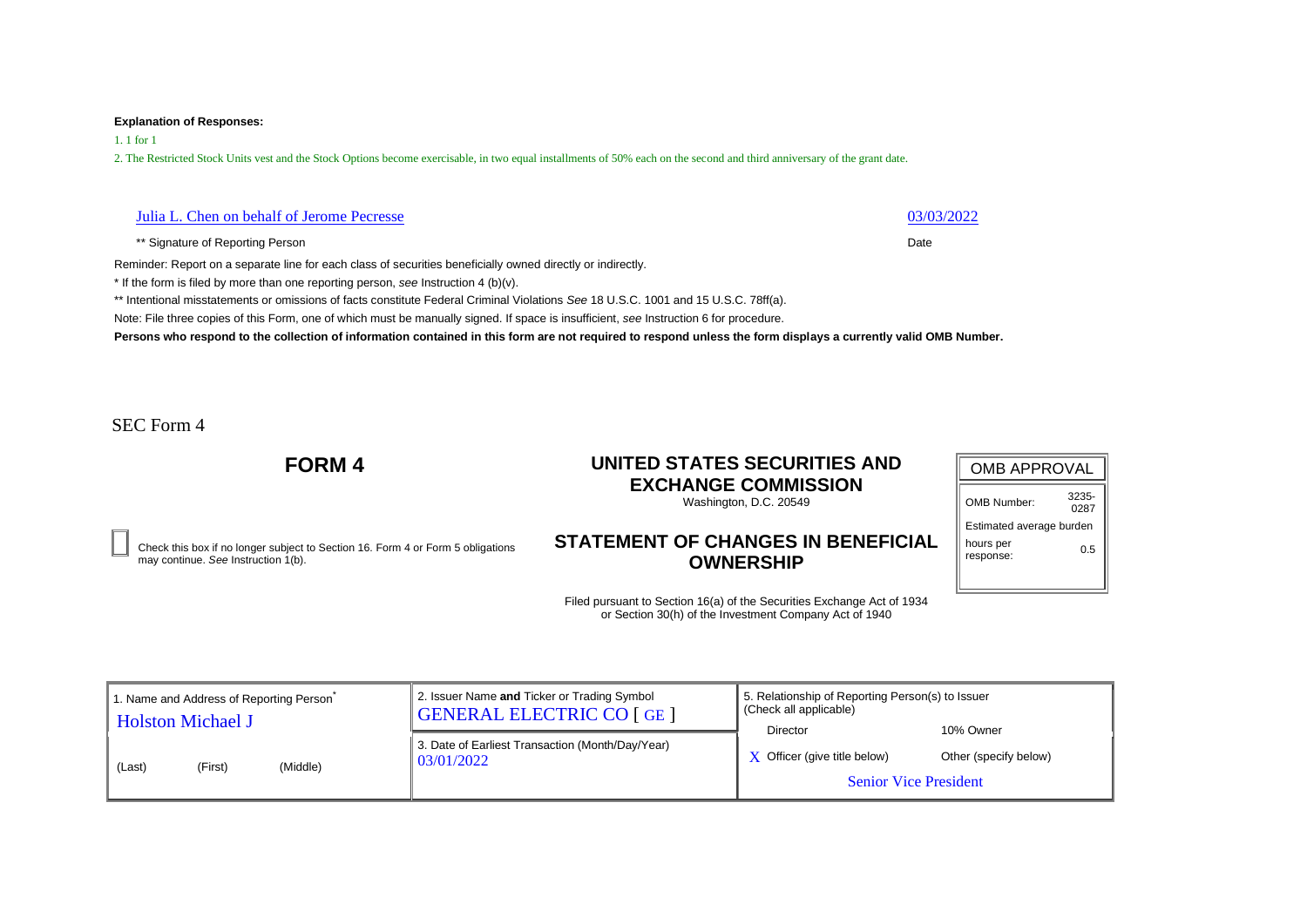| <b>GENERAL ELECTRIC COMPANY</b><br><b>5 NECCO STREET</b> | 4. If Amendment, Date of Original Filed (Month/Day/Year) | 6. Individual or Joint/Group Filing (Check Applicable Line)<br>$X$ Form filed by One Reporting Person |
|----------------------------------------------------------|----------------------------------------------------------|-------------------------------------------------------------------------------------------------------|
| (Street)                                                 |                                                          | Form filed by More than One Reporting Person                                                          |
| <b>BOSTON</b><br>02210<br><b>MA</b>                      |                                                          |                                                                                                       |
| (City)<br>(Zip)<br>(State)                               |                                                          |                                                                                                       |

|                                                    | Table I - Non-Derivative Securities Acquired, Disposed of, or Beneficially Owned |                                                          |      |                                                                                                              |        |                        |         |                                                                                                                      |                                                             |                                                                 |  |  |  |  |
|----------------------------------------------------|----------------------------------------------------------------------------------|----------------------------------------------------------|------|--------------------------------------------------------------------------------------------------------------|--------|------------------------|---------|----------------------------------------------------------------------------------------------------------------------|-------------------------------------------------------------|-----------------------------------------------------------------|--|--|--|--|
| 1. Title of<br><b>Security</b><br>$($ lnstr. 3 $)$ | 2. Transaction Date<br>(Month/Day/Year)                                          | 2A. Deemed Execution<br>Date, if any<br>(Month/Day/Year) |      | 4. Securities Acquired (A) or<br>3. Transaction<br>Disposed Of (D) (Instr. 3, 4 and<br>Code (Instr. 8)<br>5) |        |                        |         | 5. Amount of Securities<br><b>Beneficially Owned</b><br><b>Following Reported</b><br>Transaction(s) (Instr. 3 and 4) | 6. Ownership<br>Form: Direct (D) or<br>Indirect (I) (Instr. | 7. Nature of<br><b>Indirect Beneficial</b><br>Ownership (Instr. |  |  |  |  |
|                                                    |                                                                                  |                                                          | Code |                                                                                                              | Amount | (A) or<br>Price<br>(D) |         |                                                                                                                      |                                                             |                                                                 |  |  |  |  |
| Common<br><b>Stock</b>                             | 03/02/2022                                                                       |                                                          | М    |                                                                                                              | 2.807  | A                      | \$0     | 30,137                                                                                                               |                                                             |                                                                 |  |  |  |  |
| Common<br><b>Stock</b>                             | 03/02/2022                                                                       |                                                          |      |                                                                                                              | .245   |                        | \$94.02 | 28,892                                                                                                               |                                                             |                                                                 |  |  |  |  |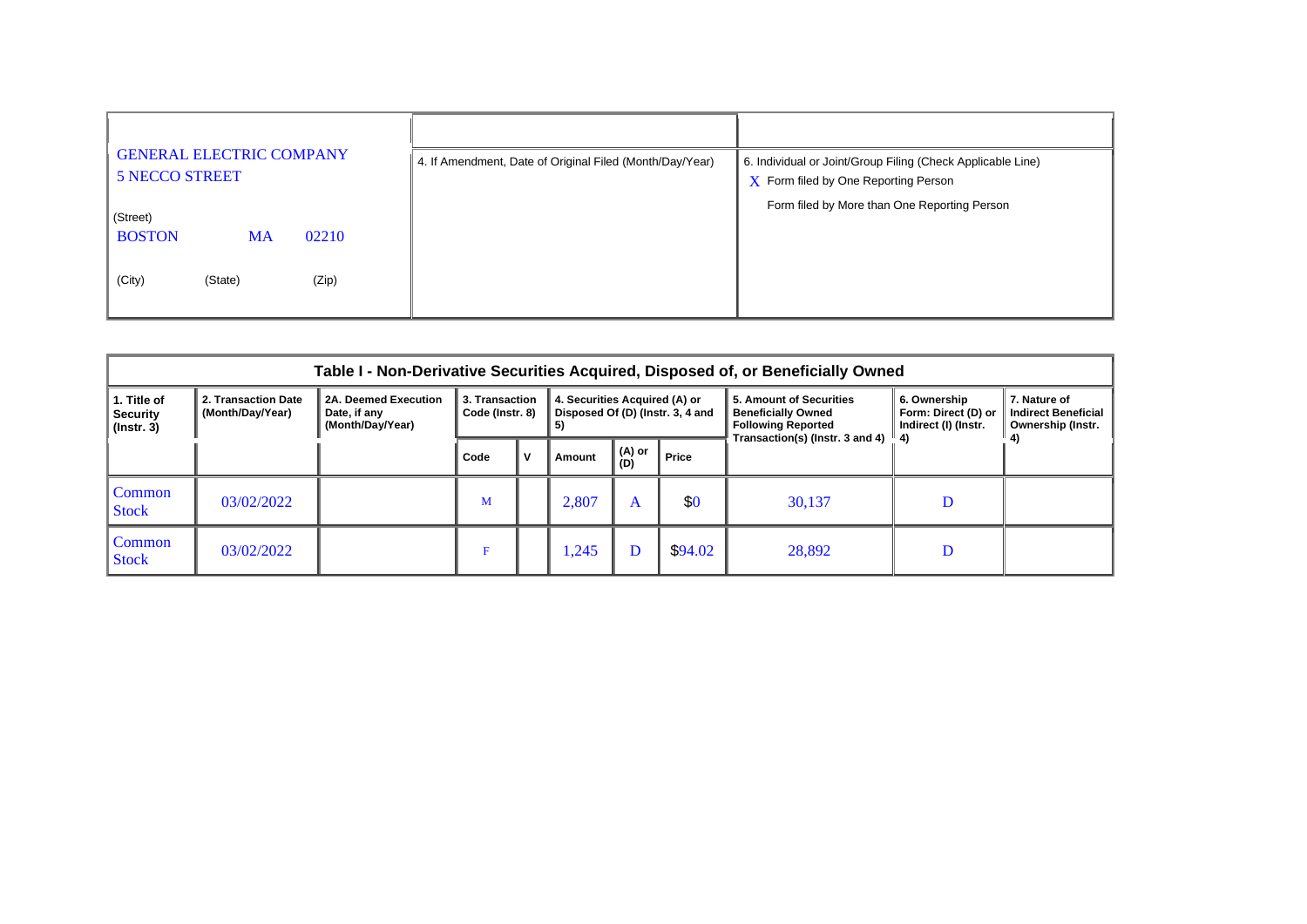|                                                                         | Table II - Derivative Securities Acquired, Disposed of, or Beneficially Owned<br>(e.g., puts, calls, warrants, options, convertible securities) |                                                   |                                                                    |                                         |  |                                                                                                                                                                                                     |       |                                                                                               |                                  |                            |                                                      |                                                                                                                                   |                                                                            |                                                                                 |  |
|-------------------------------------------------------------------------|-------------------------------------------------------------------------------------------------------------------------------------------------|---------------------------------------------------|--------------------------------------------------------------------|-----------------------------------------|--|-----------------------------------------------------------------------------------------------------------------------------------------------------------------------------------------------------|-------|-----------------------------------------------------------------------------------------------|----------------------------------|----------------------------|------------------------------------------------------|-----------------------------------------------------------------------------------------------------------------------------------|----------------------------------------------------------------------------|---------------------------------------------------------------------------------|--|
| 1. Title of<br><b>Derivative</b><br><b>Security</b><br>$($ lnstr. 3 $)$ | 2.<br>Conversion<br>or Exercise<br>Price of<br><b>Derivative</b><br>Security                                                                    | 3. Transaction<br><b>Date</b><br>(Month/Day/Year) | 3A. Deemed<br><b>Execution Date.</b><br>if any<br>(Month/Day/Year) | 4.<br>Transaction<br>Code (Instr.<br>8) |  | 6. Date Exercisable and<br>5. Number of<br><b>Derivative</b><br><b>Expiration Date</b><br><b>Securities</b><br>(Month/Day/Year)<br>Acquired (A)<br>or Disposed<br>of (D) (Instr.<br>$3, 4$ and $5)$ |       | 7. Title and<br>Amount of<br><b>Securities</b><br><b>Underlying</b><br>$($ lnstr. 3 and 4 $)$ |                                  | <b>Derivative Security</b> |                                                      | 9. Number of<br>derivative<br><b>Securities</b><br><b>Beneficially</b><br>Owned<br><b>Following</b><br>Reported<br>Transaction(s) | 10.<br>Ownership<br>Form:<br>Direct (D)<br>or Indirect<br>  (I) (Instr. 4) | 11. Nature<br>of Indirect<br><b>Beneficial</b><br>Ownership<br>$($ lnstr. 4 $)$ |  |
|                                                                         |                                                                                                                                                 |                                                   |                                                                    | Code                                    |  | (A)                                                                                                                                                                                                 | (D)   | Date<br>Exercisable                                                                           | <b>Expiration</b><br><b>Date</b> | <b>Title</b>               | Amount<br>or<br><b>Number</b><br>οf<br><b>Shares</b> |                                                                                                                                   | $($ Instr. 4 $)$                                                           |                                                                                 |  |
| <b>Restricted</b><br><b>Stock</b><br>Units                              | (1)                                                                                                                                             | 03/01/2022                                        |                                                                    | A                                       |  | 6.500                                                                                                                                                                                               |       | (2)                                                                                           | (2)                              | Common<br><b>Stock</b>     | 6,500                                                | \$0                                                                                                                               | 6.500                                                                      | D                                                                               |  |
| Employee<br><b>Stock</b><br>Option<br>(right to<br>buy)                 | \$92.23                                                                                                                                         | 03/01/2022                                        |                                                                    | A                                       |  | 28,370                                                                                                                                                                                              |       | (2)                                                                                           | 03/01/2032                       | Common<br><b>Stock</b>     | 28,370                                               | \$0                                                                                                                               | 28,370                                                                     | D                                                                               |  |
| <b>Restricted</b><br><b>Stock</b><br><b>Units</b>                       | (1)                                                                                                                                             | 03/02/2022                                        |                                                                    | M                                       |  |                                                                                                                                                                                                     | 2,807 | 03/02/2022                                                                                    | 03/02/2022                       | Common<br><b>Stock</b>     | 2,807                                                | \$0                                                                                                                               | 2,806                                                                      | D                                                                               |  |

1. 1 for 1

2. The Restricted Stock Units vest and the Stock Options become exercisable, in two equal installments of 50% each on the second and third anniversary of the grant date.

| <b>Brandon Smith on behalf of Michael J. Holston</b>                                                        | 03/03/2022 |
|-------------------------------------------------------------------------------------------------------------|------------|
| ** Signature of Reporting Person                                                                            | Date       |
| Reminder: Report on a separate line for each class of securities beneficially owned directly or indirectly. |            |
| $*$ If the form is filed by more than one reporting person, see Instruction 4 (b)(v).                       |            |

\*\* Intentional misstatements or omissions of facts constitute Federal Criminal Violations *See* 18 U.S.C. 1001 and 15 U.S.C. 78ff(a).

Note: File three copies of this Form, one of which must be manually signed. If space is insufficient, *see* Instruction 6 for procedure.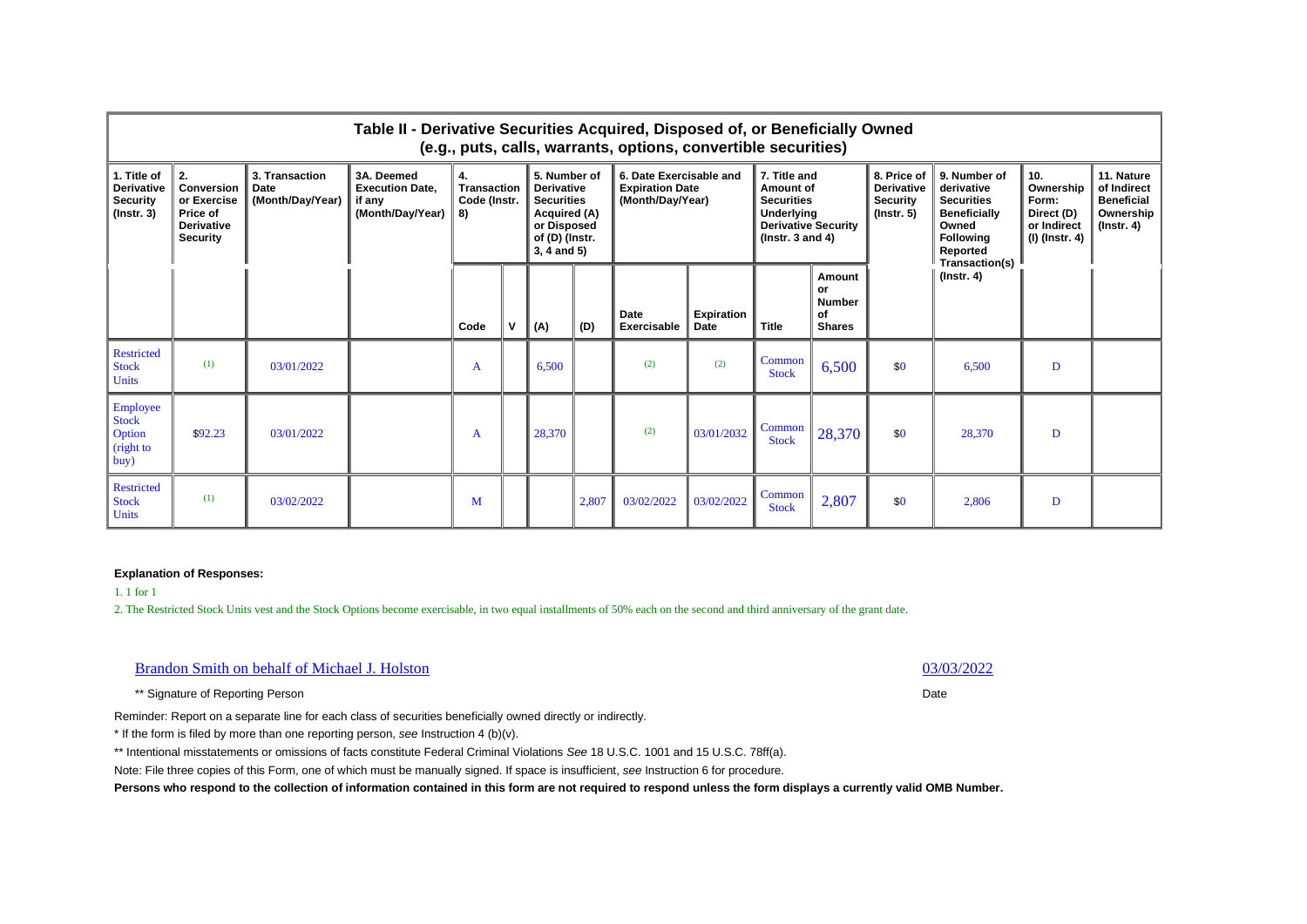Check this box if no longer subject to Section 16. Form 4 or Form 5 obligations **0.5**<br>may continue. See Instruction 1(b). **OWNERSHIP** 

# **FORM 4 UNITED STATES SECURITIES AND EXCHANGE COMMISSION**

Washington, D.C. 20549

# **STATEMENT OF CHANGES IN BENEFICIAL OWNERSHIP**

| <b>OMB APPROVAL</b>      |               |  |  |  |  |  |
|--------------------------|---------------|--|--|--|--|--|
| OMB Number:              | 3235-<br>0287 |  |  |  |  |  |
| Estimated average burden |               |  |  |  |  |  |
| hours per                |               |  |  |  |  |  |

response:

| 1. Name and Address of Reporting Person<br><b>Dybeck Happe Carolina</b> | 2. Issuer Name and Ticker or Trading Symbol<br><b>GENERAL ELECTRIC CO [GE ]</b> | 5. Relationship of Reporting Person(s) to Issuer<br>(Check all applicable)                                                           |  |  |  |  |
|-------------------------------------------------------------------------|---------------------------------------------------------------------------------|--------------------------------------------------------------------------------------------------------------------------------------|--|--|--|--|
| (First)<br>(Middle)<br>(Last)                                           | 3. Date of Earliest Transaction (Month/Day/Year)<br>03/01/2022                  | 10% Owner<br><b>Director</b><br>$\boldsymbol{X}$ Officer (give title below)<br>Other (specify below)<br><b>Senior Vice President</b> |  |  |  |  |
| <b>GENERAL ELECTRIC COMPANY</b>                                         |                                                                                 |                                                                                                                                      |  |  |  |  |
| <b>5 NECCO STREET</b>                                                   | 4. If Amendment, Date of Original Filed (Month/Day/Year)                        | 6. Individual or Joint/Group Filing (Check Applicable Line)                                                                          |  |  |  |  |
|                                                                         |                                                                                 | $\overline{X}$ Form filed by One Reporting Person                                                                                    |  |  |  |  |
| (Street)                                                                |                                                                                 | Form filed by More than One Reporting Person                                                                                         |  |  |  |  |
| <b>BOSTON</b><br>02210<br><b>MA</b>                                     |                                                                                 |                                                                                                                                      |  |  |  |  |
| (City)<br>(State)<br>(Zip)                                              |                                                                                 |                                                                                                                                      |  |  |  |  |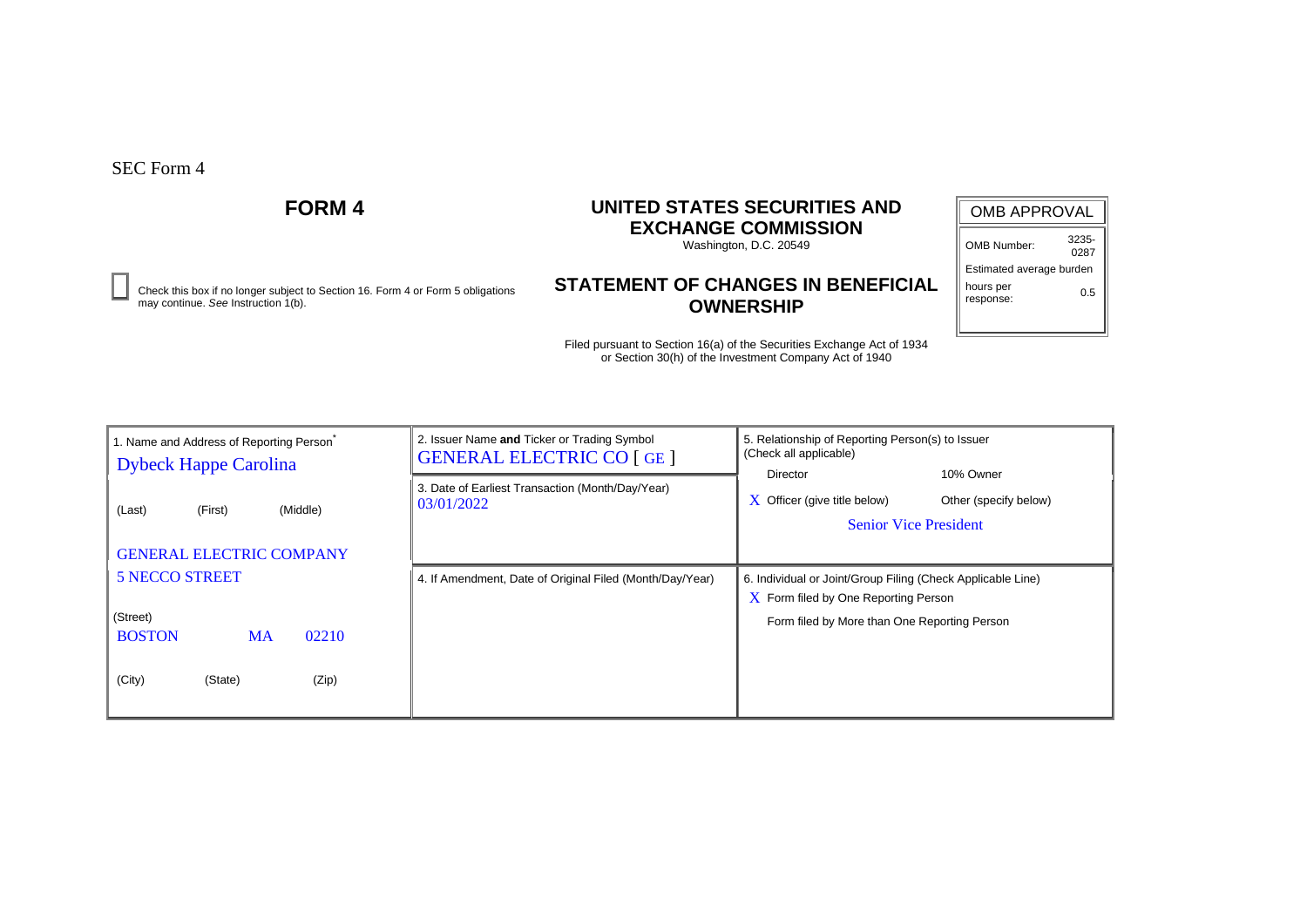|                                                    | Table I - Non-Derivative Securities Acquired, Disposed of, or Beneficially Owned |                                                          |      |                                                                                                              |        |               |         |                                                                                                                                     |                                                             |                                                                 |  |  |  |  |
|----------------------------------------------------|----------------------------------------------------------------------------------|----------------------------------------------------------|------|--------------------------------------------------------------------------------------------------------------|--------|---------------|---------|-------------------------------------------------------------------------------------------------------------------------------------|-------------------------------------------------------------|-----------------------------------------------------------------|--|--|--|--|
| 1. Title of<br><b>Security</b><br>$($ lnstr. 3 $)$ | 2. Transaction Date<br>(Month/Day/Year)                                          | 2A. Deemed Execution<br>Date, if any<br>(Month/Day/Year) |      | 3. Transaction<br>4. Securities Acquired (A) or<br>Disposed Of (D) (Instr. 3, 4 and<br>Code (Instr. 8)<br>5) |        |               |         | 5. Amount of Securities<br><b>Beneficially Owned</b><br><b>Following Reported</b><br>Transaction(s) (lnstr. 3 and 4) $\parallel$ 4) | 6. Ownership<br>Form: Direct (D) or<br>Indirect (I) (Instr. | 7. Nature of<br><b>Indirect Beneficial</b><br>Ownership (Instr. |  |  |  |  |
|                                                    |                                                                                  |                                                          | Code | $\mathbf{v}$                                                                                                 | Amount | (A) or<br>(D) | Price   |                                                                                                                                     |                                                             |                                                                 |  |  |  |  |
| Common<br><b>Stock</b>                             | 03/02/2022                                                                       |                                                          | M    |                                                                                                              | 5,103  | A             | \$0     | 5,103                                                                                                                               | D                                                           |                                                                 |  |  |  |  |
| Common<br><b>Stock</b>                             | 03/02/2022                                                                       |                                                          | F    |                                                                                                              | 1,676  |               | \$94.02 | 3,427                                                                                                                               | D                                                           |                                                                 |  |  |  |  |

|                                                                         | Table II - Derivative Securities Acquired, Disposed of, or Beneficially Owned<br>(e.g., puts, calls, warrants, options, convertible securities) |                                            |                                                                    |                                         |   |                                                                                                                            |       |                            |                                  |                        |                                               |                                                                       |                  |   |  |  |  |  |  |  |  |  |  |  |  |                                                                                                                    |  |                                                                         |                                                                                                                                   |                                                                          |                                                                                 |
|-------------------------------------------------------------------------|-------------------------------------------------------------------------------------------------------------------------------------------------|--------------------------------------------|--------------------------------------------------------------------|-----------------------------------------|---|----------------------------------------------------------------------------------------------------------------------------|-------|----------------------------|----------------------------------|------------------------|-----------------------------------------------|-----------------------------------------------------------------------|------------------|---|--|--|--|--|--|--|--|--|--|--|--|--------------------------------------------------------------------------------------------------------------------|--|-------------------------------------------------------------------------|-----------------------------------------------------------------------------------------------------------------------------------|--------------------------------------------------------------------------|---------------------------------------------------------------------------------|
| 1. Title of<br><b>Derivative</b><br><b>Security</b><br>$($ lnstr. 3 $)$ | 2.<br><b>Conversion</b><br>or Exercise<br>Price of<br><b>Derivative</b><br><b>Security</b>                                                      | 3. Transaction<br>Date<br>(Month/Day/Year) | 3A. Deemed<br><b>Execution Date.</b><br>if any<br>(Month/Day/Year) | 4.<br>Transaction<br>Code (Instr.<br>8) |   | 5. Number of<br><b>Derivative</b><br><b>Securities</b><br>Acquired (A)<br>or Disposed<br>of (D) (Instr.<br>$3, 4$ and $5)$ |       |                            |                                  |                        |                                               | 6. Date Exercisable and<br><b>Expiration Date</b><br>(Month/Day/Year) |                  |   |  |  |  |  |  |  |  |  |  |  |  | 7. Title and<br>Amount of<br><b>Securities</b><br>Underlying<br><b>Derivative Security</b><br>( $lnstr. 3 and 4$ ) |  | 8. Price of<br><b>Derivative</b><br><b>Security</b><br>$($ lnstr. 5 $)$ | 9. Number of<br>derivative<br><b>Securities</b><br><b>Beneficially</b><br>Owned<br><b>Following</b><br>Reported<br>Transaction(s) | 10.<br>Ownership<br>Form:<br>Direct (D)<br>or Indirect<br>(I) (Instr. 4) | 11. Nature<br>of Indirect<br><b>Beneficial</b><br>Ownership<br>$($ lnstr. 4 $)$ |
|                                                                         |                                                                                                                                                 |                                            |                                                                    | Code                                    | v | (A)                                                                                                                        | (D)   | <b>Date</b><br>Exercisable | <b>Expiration</b><br><b>Date</b> | <b>Title</b>           | Amount<br>or<br>Number<br>of<br><b>Shares</b> |                                                                       | $($ Instr. 4 $)$ |   |  |  |  |  |  |  |  |  |  |  |  |                                                                                                                    |  |                                                                         |                                                                                                                                   |                                                                          |                                                                                 |
| <b>Restricted</b><br><b>Stock</b><br><b>Units</b>                       | (1)                                                                                                                                             | 03/01/2022                                 |                                                                    | A                                       |   | 10,317                                                                                                                     |       | (2)                        | (2)                              | Common<br><b>Stock</b> | 10,317                                        | \$0                                                                   | 10,317           | D |  |  |  |  |  |  |  |  |  |  |  |                                                                                                                    |  |                                                                         |                                                                                                                                   |                                                                          |                                                                                 |
| Employee<br><b>Stock</b><br>Option<br>(right to<br>buy)                 | \$92.23                                                                                                                                         | 03/01/2022                                 |                                                                    | A                                       |   | 45,032                                                                                                                     |       | (2)                        | 03/01/2032                       | Common<br><b>Stock</b> | 45,032                                        | \$0                                                                   | 45,032           | D |  |  |  |  |  |  |  |  |  |  |  |                                                                                                                    |  |                                                                         |                                                                                                                                   |                                                                          |                                                                                 |
| <b>Restricted</b><br><b>Stock</b><br>Units                              | (1)                                                                                                                                             | 03/02/2022                                 |                                                                    | М                                       |   |                                                                                                                            | 5,103 | 03/02/2022                 | 03/02/2022                       | Common<br><b>Stock</b> | 5,103                                         | \$0                                                                   | 5,102            | D |  |  |  |  |  |  |  |  |  |  |  |                                                                                                                    |  |                                                                         |                                                                                                                                   |                                                                          |                                                                                 |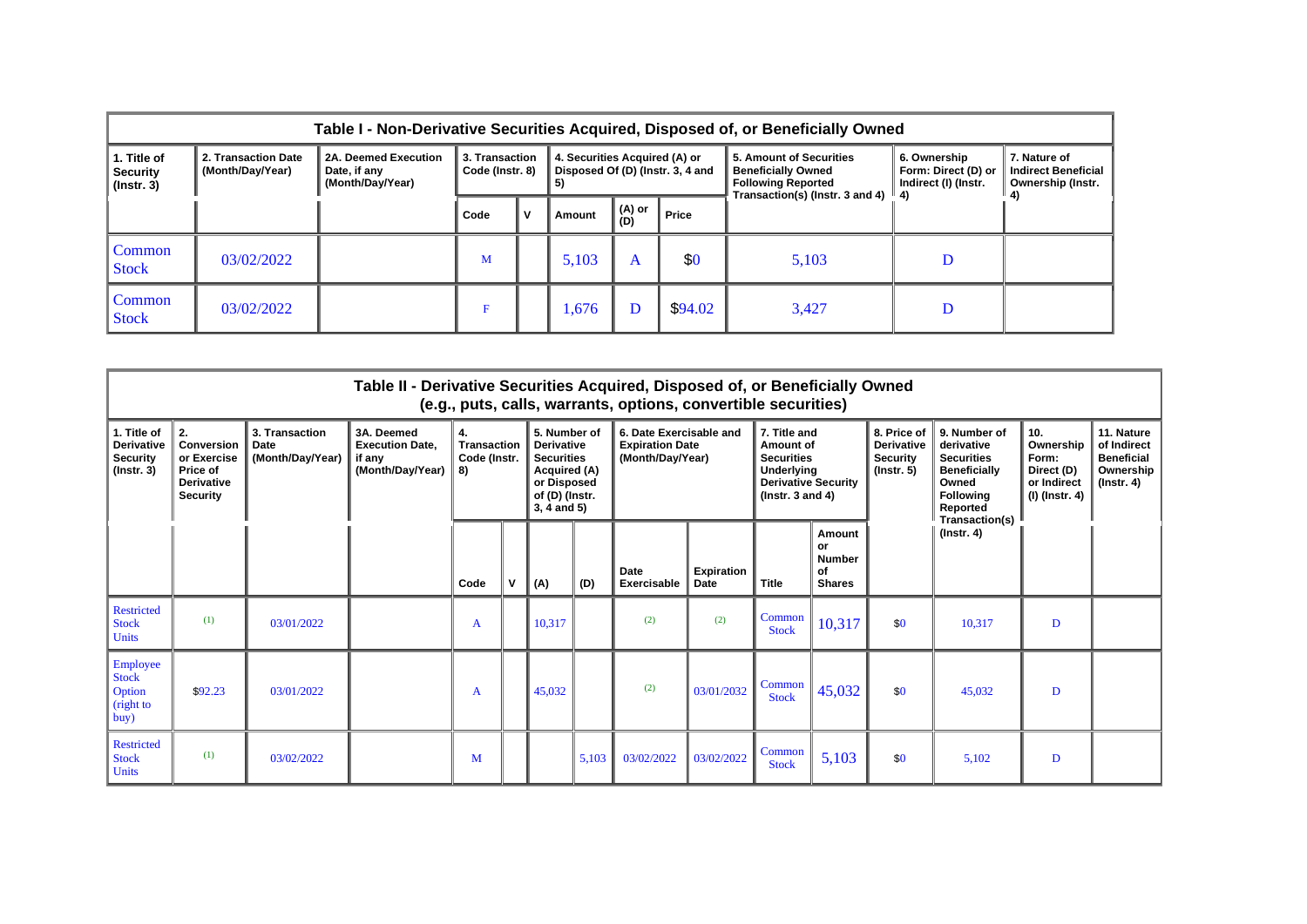1. 1 for 1

2. The Restricted Stock Units vest and the Stock Options become exercisable, in two equal installments of 50% each on the second and third anniversary of the grant date.

## Julia L. Chen on behalf of Carolina Dybeck Happe 03/03/2022

\*\* Signature of Reporting Person Date **Date of Reporting Person** Date **Date Date** 

Reminder: Report on a separate line for each class of securities beneficially owned directly or indirectly.

\* If the form is filed by more than one reporting person, *see* Instruction 4 (b)(v).

\*\* Intentional misstatements or omissions of facts constitute Federal Criminal Violations *See* 18 U.S.C. 1001 and 15 U.S.C. 78ff(a).

Note: File three copies of this Form, one of which must be manually signed. If space is insufficient, *see* Instruction 6 for procedure.

**Persons who respond to the collection of information contained in this form are not required to respond unless the form displays a currently valid OMB Number.**

SEC Form 4

# **FORM 4 UNITED STATES SECURITIES AND EXCHANGE COMMISSION**

Washington, D.C. 20549

Check this box if no longer subject to Section 16. Form 4 or Form 5 obligations may continue. *See* Instruction 1(b).

## **STATEMENT OF CHANGES IN BENEFICIAL OWNERSHIP**

| <b>OMB APPROVAL</b>      |               |  |  |  |  |  |
|--------------------------|---------------|--|--|--|--|--|
| OMB Number:              | 3235-<br>0287 |  |  |  |  |  |
| Estimated average burden |               |  |  |  |  |  |
| hours per<br>response:   | 0.5           |  |  |  |  |  |

| 1. Name and Address of Reporting Person<br>Cox L Kevin | 2. Issuer Name and Ticker or Trading Symbol<br><b>GENERAL ELECTRIC CO [GE ]</b> | 5. Relationship of Reporting Person(s) to Issuer<br>Check all applicable)<br>Director | 10% Owner             |
|--------------------------------------------------------|---------------------------------------------------------------------------------|---------------------------------------------------------------------------------------|-----------------------|
| (Middle)<br>(First)<br>(Last)                          | 3. Date of Earliest Transaction (Month/Day/Year)<br>03/01/2022                  | $\bf{X}$ Officer (give title below)<br><b>Senior Vice President</b>                   | Other (specify below) |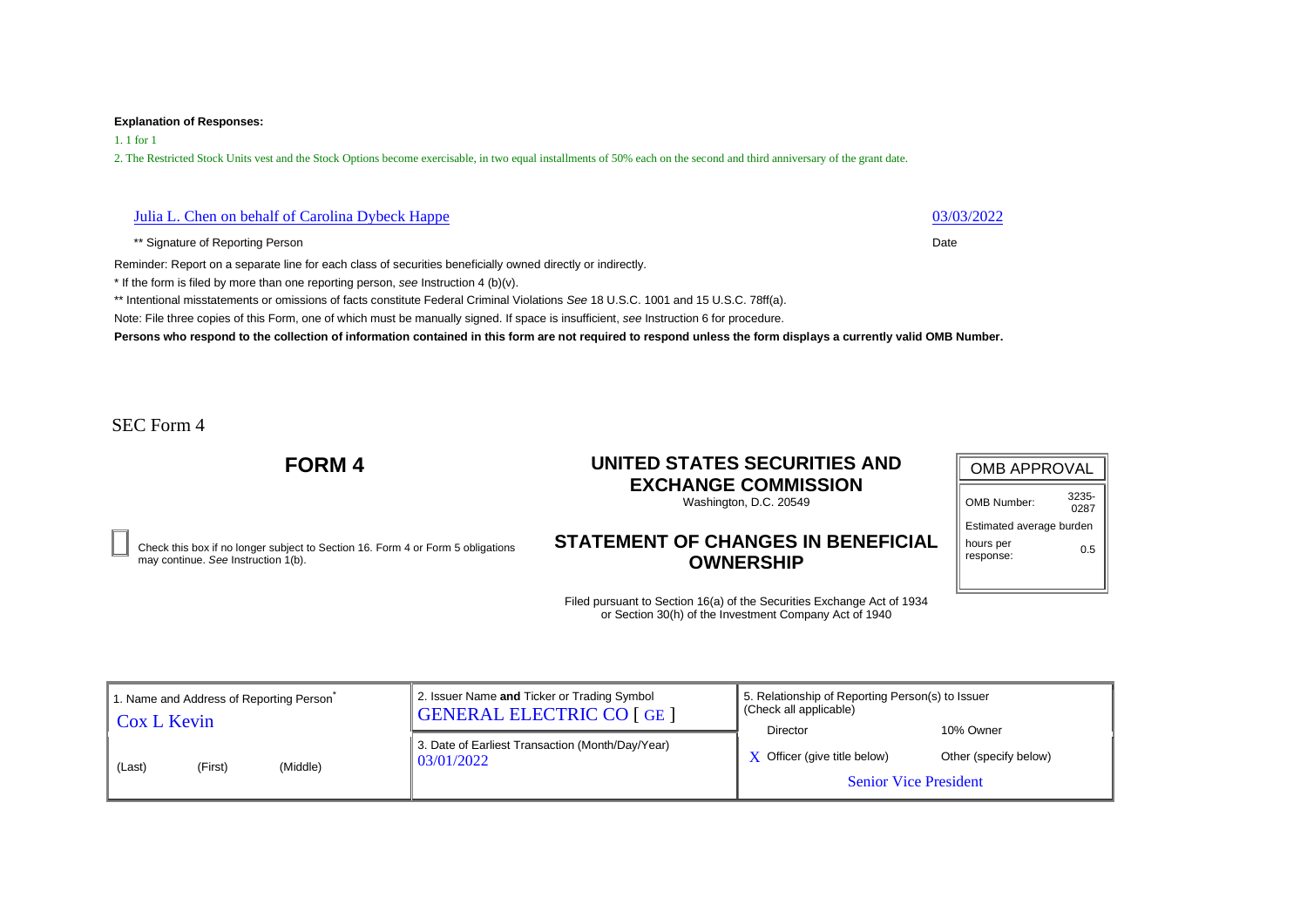| <b>GENERAL ELECTRIC COMPANY</b><br><b>5 NECCO STREET</b> | 4. If Amendment, Date of Original Filed (Month/Day/Year) | 6. Individual or Joint/Group Filing (Check Applicable Line)<br>$X$ Form filed by One Reporting Person |
|----------------------------------------------------------|----------------------------------------------------------|-------------------------------------------------------------------------------------------------------|
| (Street)                                                 |                                                          | Form filed by More than One Reporting Person                                                          |
| <b>BOSTON</b><br>02210<br><b>MA</b>                      |                                                          |                                                                                                       |
| (City)<br>(Zip)<br>(State)                               |                                                          |                                                                                                       |

| Table I - Non-Derivative Securities Acquired, Disposed of, or Beneficially Owned |                                         |                                                          |                                   |                                                                          |        |               |         |                                                                                                                   |                                                                         |                                                                          |  |  |
|----------------------------------------------------------------------------------|-----------------------------------------|----------------------------------------------------------|-----------------------------------|--------------------------------------------------------------------------|--------|---------------|---------|-------------------------------------------------------------------------------------------------------------------|-------------------------------------------------------------------------|--------------------------------------------------------------------------|--|--|
| 1. Title of<br><b>Security</b><br>$($ Instr. 3 $)$                               | 2. Transaction Date<br>(Month/Day/Year) | 2A. Deemed Execution<br>Date, if any<br>(Month/Day/Year) | 3. Transaction<br>Code (Instr. 8) | 4. Securities Acquired (A) or<br>Disposed Of (D) (Instr. 3, 4 and<br>-5) |        |               |         | 5. Amount of Securities<br><b>Beneficially Owned</b><br><b>Following Reported</b><br>Transaction(s) (Instr. 3 and | 6. Ownership<br>Form: Direct (D)<br>or Indirect (I)<br>$($ lnstr. 4 $)$ | 7. Nature of Indirect<br><b>Beneficial Ownership</b><br>$($ lnstr. 4 $)$ |  |  |
|                                                                                  |                                         |                                                          | Code                              |                                                                          | Amount | (A) or<br>(D) | Price   | 4)                                                                                                                |                                                                         |                                                                          |  |  |
| Common<br><b>Stock</b>                                                           | 03/02/2022                              |                                                          | M                                 |                                                                          | 3,062  | A             | \$0     | 5,042                                                                                                             | D                                                                       |                                                                          |  |  |
| Common<br><b>Stock</b>                                                           | 03/02/2022                              |                                                          | $\mathbf{F}$                      |                                                                          | 1,484  | D             | \$94.02 | 3,558                                                                                                             | D                                                                       |                                                                          |  |  |
| Common<br><b>Stock</b>                                                           |                                         |                                                          |                                   |                                                                          |        |               |         | 12,431                                                                                                            |                                                                         | By trust                                                                 |  |  |
| Common<br><b>Stock</b>                                                           |                                         |                                                          |                                   |                                                                          |        |               |         | 110                                                                                                               |                                                                         | by wife's trust                                                          |  |  |
| Common<br><b>Stock</b>                                                           |                                         |                                                          |                                   |                                                                          |        |               |         | 794                                                                                                               |                                                                         | by descendant's<br>trust                                                 |  |  |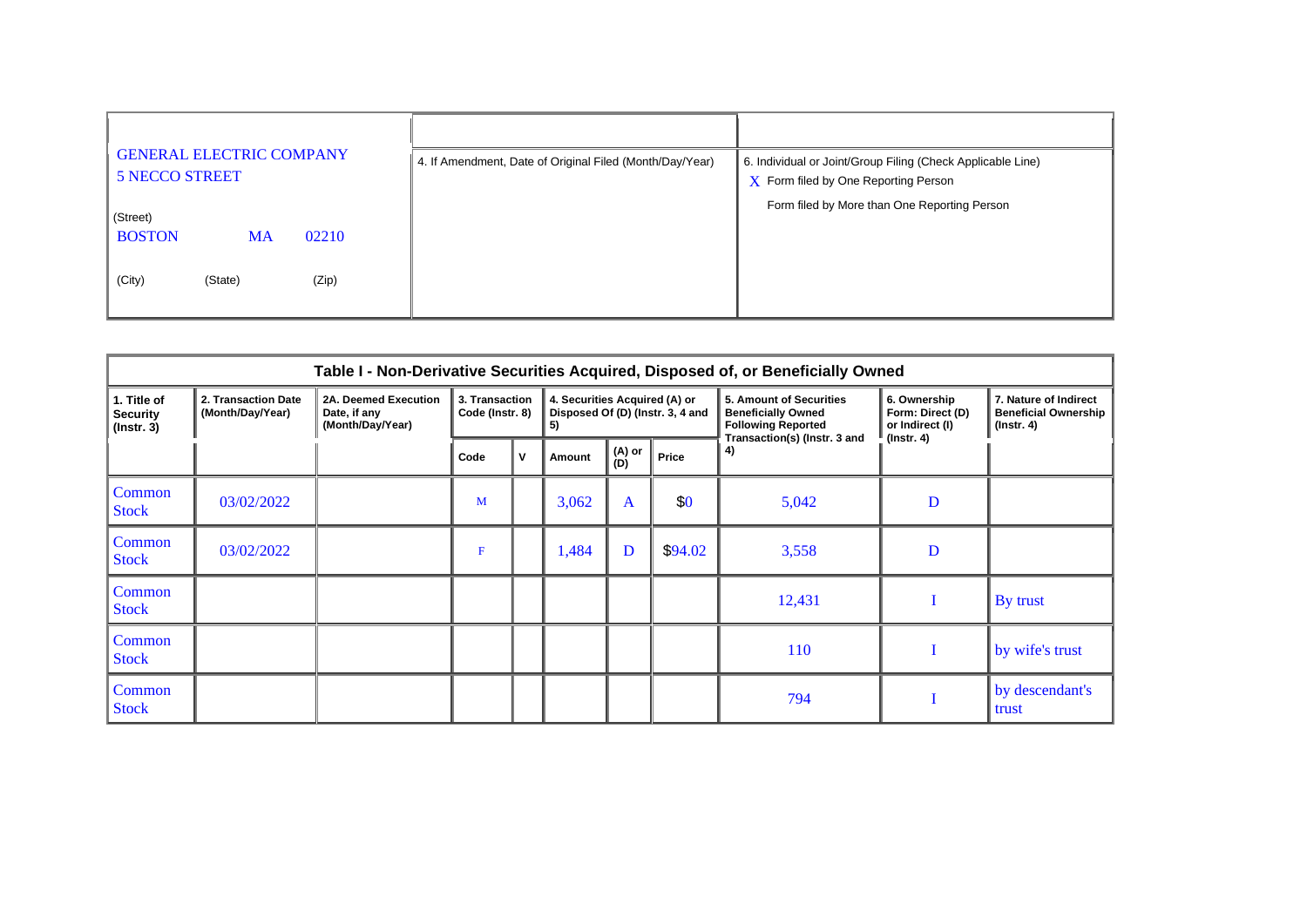|                                                                         | Table II - Derivative Securities Acquired, Disposed of, or Beneficially Owned<br>(e.g., puts, calls, warrants, options, convertible securities) |                                                   |                                                                    |                                         |  |                                                                                                                            |       |                                                                       |                           |                                                                                                                             |                                                      |                                                                         |                                                                                                                                   |                                                                            |                                                                                 |
|-------------------------------------------------------------------------|-------------------------------------------------------------------------------------------------------------------------------------------------|---------------------------------------------------|--------------------------------------------------------------------|-----------------------------------------|--|----------------------------------------------------------------------------------------------------------------------------|-------|-----------------------------------------------------------------------|---------------------------|-----------------------------------------------------------------------------------------------------------------------------|------------------------------------------------------|-------------------------------------------------------------------------|-----------------------------------------------------------------------------------------------------------------------------------|----------------------------------------------------------------------------|---------------------------------------------------------------------------------|
| 1. Title of<br><b>Derivative</b><br><b>Security</b><br>$($ lnstr. 3 $)$ | 2.<br>Conversion<br>or Exercise<br>Price of<br><b>Derivative</b><br>Security                                                                    | 3. Transaction<br><b>Date</b><br>(Month/Day/Year) | 3A. Deemed<br><b>Execution Date.</b><br>if any<br>(Month/Day/Year) | 4.<br>Transaction<br>Code (Instr.<br>8) |  | 5. Number of<br><b>Derivative</b><br><b>Securities</b><br>Acquired (A)<br>or Disposed<br>of (D) (Instr.<br>$3, 4$ and $5)$ |       | 6. Date Exercisable and<br><b>Expiration Date</b><br>(Month/Day/Year) |                           | 7. Title and<br>Amount of<br><b>Securities</b><br><b>Underlying</b><br><b>Derivative Security</b><br>$($ lnstr. 3 and 4 $)$ |                                                      | 8. Price of<br><b>Derivative</b><br><b>Security</b><br>$($ lnstr. 5 $)$ | 9. Number of<br>derivative<br><b>Securities</b><br><b>Beneficially</b><br>Owned<br><b>Following</b><br>Reported<br>Transaction(s) | 10.<br>Ownership<br>Form:<br>Direct (D)<br>or Indirect<br>  (I) (Instr. 4) | 11. Nature<br>of Indirect<br><b>Beneficial</b><br>Ownership<br>$($ Instr. 4 $)$ |
|                                                                         |                                                                                                                                                 |                                                   |                                                                    | Code                                    |  | (A)                                                                                                                        | (D)   | Date<br>Exercisable                                                   | <b>Expiration</b><br>Date | <b>Title</b>                                                                                                                | Amount<br>or<br><b>Number</b><br>Οf<br><b>Shares</b> |                                                                         | $($ Instr. 4 $)$                                                                                                                  |                                                                            |                                                                                 |
| <b>Restricted</b><br><b>Stock</b><br><b>Units</b>                       | (1)                                                                                                                                             | 03/01/2022                                        |                                                                    | A                                       |  | 7,222                                                                                                                      |       | (2)                                                                   | (2)                       | Common<br><b>Stock</b>                                                                                                      | 7,222                                                | \$0                                                                     | 7,222                                                                                                                             | D                                                                          |                                                                                 |
| Employee<br><b>Stock</b><br>Option<br>(right to<br>buy)                 | \$92.23                                                                                                                                         | 03/01/2022                                        |                                                                    | A                                       |  | 31,522                                                                                                                     |       | (2)                                                                   | 03/01/2032                | Common<br><b>Stock</b>                                                                                                      | 31,522                                               | \$0                                                                     | 31.522                                                                                                                            | D                                                                          |                                                                                 |
| <b>Restricted</b><br><b>Stock</b><br><b>Units</b>                       | (1)                                                                                                                                             | 03/02/2022                                        |                                                                    | M                                       |  |                                                                                                                            | 3,062 | 03/02/2022                                                            | 03/02/2022                | Common<br><b>Stock</b>                                                                                                      | 3,062                                                | \$0                                                                     | 3.061                                                                                                                             | D                                                                          |                                                                                 |

1. 1 for 1

2. The Restricted Stock Units vest and the Stock Options become exercisable, in two equal installments of 50% each on the second and third anniversary of the grant date.

| Julia L. Chen on behalf of L Kevin Cox | 03/03/2022 |
|----------------------------------------|------------|
|----------------------------------------|------------|

\*\* Signature of Reporting Person Date

Reminder: Report on a separate line for each class of securities beneficially owned directly or indirectly.

\* If the form is filed by more than one reporting person, *see* Instruction 4 (b)(v).

\*\* Intentional misstatements or omissions of facts constitute Federal Criminal Violations *See* 18 U.S.C. 1001 and 15 U.S.C. 78ff(a).

Note: File three copies of this Form, one of which must be manually signed. If space is insufficient, *see* Instruction 6 for procedure.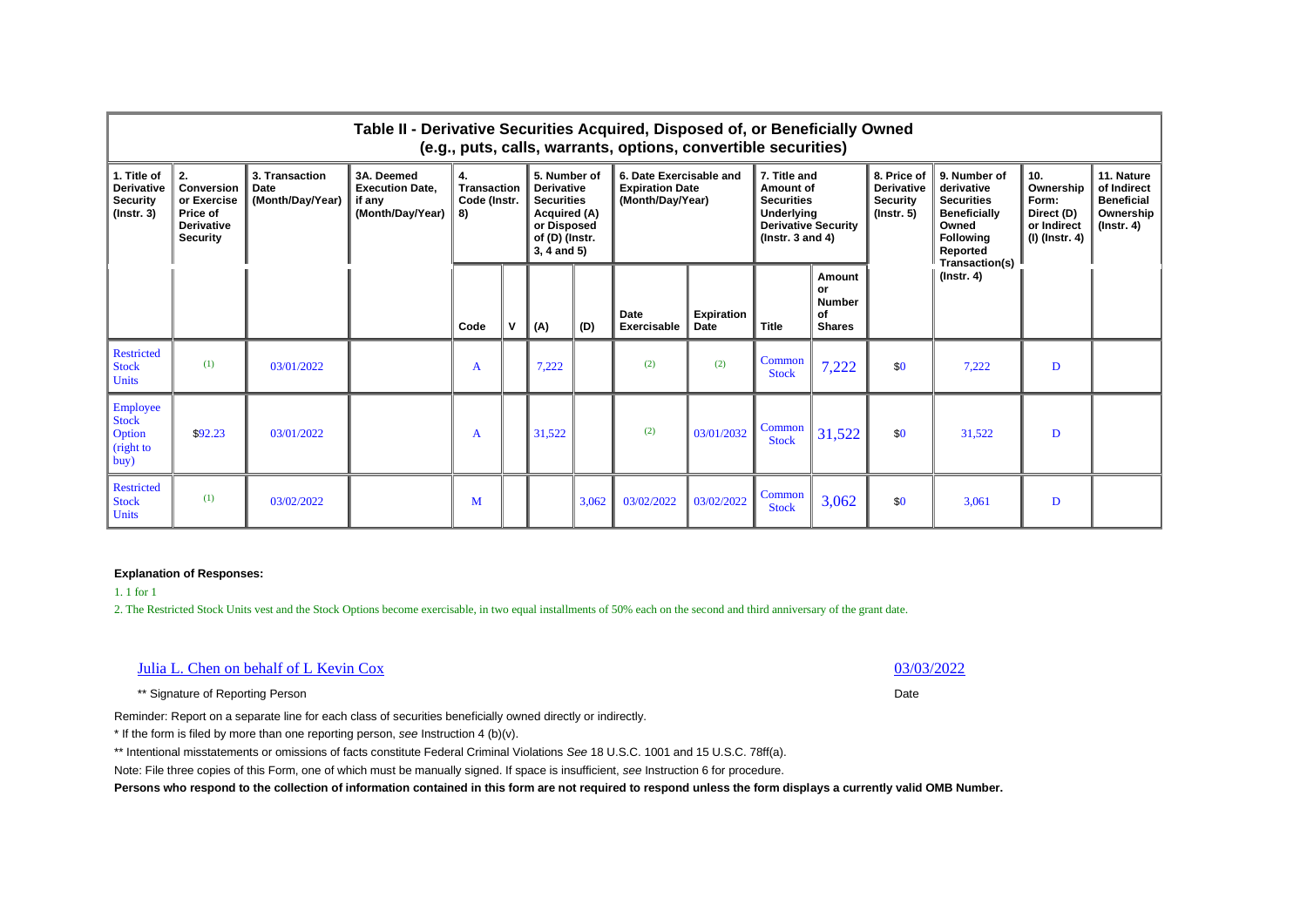Check this box if no longer subject to Section 16. Form 4 or Form 5 obligations **0.5**<br>may continue. See Instruction 1(b). **OWNERSHIP** 

# **FORM 4 UNITED STATES SECURITIES AND EXCHANGE COMMISSION**

Washington, D.C. 20549

# **STATEMENT OF CHANGES IN BENEFICIAL OWNERSHIP**

| <b>OMB APPROVAL</b>      |               |  |  |  |  |  |  |  |
|--------------------------|---------------|--|--|--|--|--|--|--|
| OMB Number:              | 3235-<br>0287 |  |  |  |  |  |  |  |
| Estimated average burden |               |  |  |  |  |  |  |  |
| hours per                |               |  |  |  |  |  |  |  |

response:

| 1. Name and Address of Reporting Person<br>Arduini Peter J | 2. Issuer Name and Ticker or Trading Symbol<br><b>GENERAL ELECTRIC CO [GE ]</b> | 5. Relationship of Reporting Person(s) to Issuer<br>(Check all applicable)                                        |  |  |  |  |  |
|------------------------------------------------------------|---------------------------------------------------------------------------------|-------------------------------------------------------------------------------------------------------------------|--|--|--|--|--|
| (Middle)<br>(Last)<br>(First)                              | 3. Date of Earliest Transaction (Month/Day/Year)<br>03/01/2022                  | Director<br>10% Owner<br>Officer (give title below)<br>Other (specify below)<br>X<br><b>Senior Vice President</b> |  |  |  |  |  |
| 5 NECCO ST                                                 |                                                                                 |                                                                                                                   |  |  |  |  |  |
|                                                            | 4. If Amendment, Date of Original Filed (Month/Day/Year)                        | 6. Individual or Joint/Group Filing (Check Applicable Line)                                                       |  |  |  |  |  |
|                                                            |                                                                                 | $\overline{X}$ Form filed by One Reporting Person                                                                 |  |  |  |  |  |
| (Street)                                                   |                                                                                 | Form filed by More than One Reporting Person                                                                      |  |  |  |  |  |
| <b>BOSTON</b><br>02210<br><b>MA</b>                        |                                                                                 |                                                                                                                   |  |  |  |  |  |
|                                                            |                                                                                 |                                                                                                                   |  |  |  |  |  |
| (City)<br>(Zip)<br>(State)                                 |                                                                                 |                                                                                                                   |  |  |  |  |  |
|                                                            |                                                                                 |                                                                                                                   |  |  |  |  |  |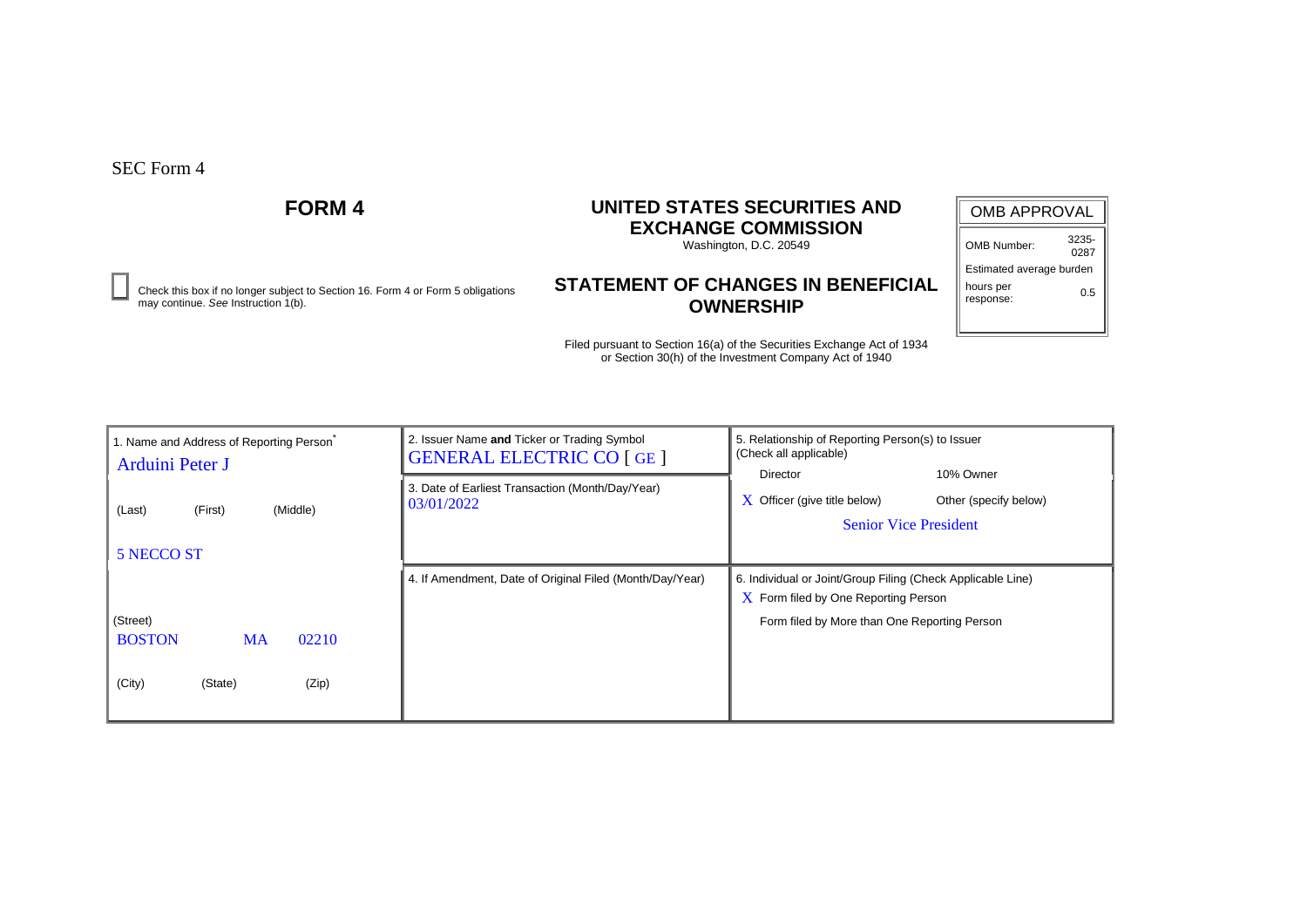|                                                    | Table I - Non-Derivative Securities Acquired, Disposed of, or Beneficially Owned |                                                          |                                   |  |                                                                         |                             |       |                                                                                                                      |                                                                |                                                          |  |  |  |
|----------------------------------------------------|----------------------------------------------------------------------------------|----------------------------------------------------------|-----------------------------------|--|-------------------------------------------------------------------------|-----------------------------|-------|----------------------------------------------------------------------------------------------------------------------|----------------------------------------------------------------|----------------------------------------------------------|--|--|--|
| 1. Title of<br><b>Security</b><br>$($ lnstr. 3 $)$ | 2. Transaction Date<br>(Month/Day/Year)                                          | 2A. Deemed Execution<br>Date, if any<br>(Month/Day/Year) | 3. Transaction<br>Code (Instr. 8) |  | 4. Securities Acquired (A) or<br>Disposed Of (D) (Instr. 3, 4<br>and 5) |                             |       | 5. Amount of Securities<br><b>Beneficially Owned Following</b><br><b>Reported Transaction(s) (Instr.</b><br>3 and 4) | 6. Ownership<br>Form: Direct (D) or<br>Indirect (I) (Instr. 4) | 7. Nature of<br>Indirect Beneficial<br>Ownership (Instr. |  |  |  |
|                                                    |                                                                                  |                                                          | Code                              |  | Amount                                                                  | $\parallel$ (A) or<br>  (D) | Price |                                                                                                                      |                                                                |                                                          |  |  |  |
|                                                    |                                                                                  |                                                          |                                   |  |                                                                         |                             |       |                                                                                                                      |                                                                |                                                          |  |  |  |

|                                                                         | Table II - Derivative Securities Acquired, Disposed of, or Beneficially Owned<br>(e.g., puts, calls, warrants, options, convertible securities) |                                            |                                                                    |                                                |   |                                                                                                                                             |     |                                                                       |                           |                                                                                                                    |                                                      |                                                                         |                                                                                                                                                       |                                                                            |                                                                                 |
|-------------------------------------------------------------------------|-------------------------------------------------------------------------------------------------------------------------------------------------|--------------------------------------------|--------------------------------------------------------------------|------------------------------------------------|---|---------------------------------------------------------------------------------------------------------------------------------------------|-----|-----------------------------------------------------------------------|---------------------------|--------------------------------------------------------------------------------------------------------------------|------------------------------------------------------|-------------------------------------------------------------------------|-------------------------------------------------------------------------------------------------------------------------------------------------------|----------------------------------------------------------------------------|---------------------------------------------------------------------------------|
| 1. Title of<br><b>Derivative</b><br><b>Security</b><br>$($ lnstr. 3 $)$ | II 2.<br><b>Conversion</b><br>or Exercise<br>Price of<br><b>Derivative</b><br><b>Security</b>                                                   | 3. Transaction<br>Date<br>(Month/Day/Year) | 3A, Deemed<br><b>Execution Date.</b><br>if any<br>(Month/Day/Year) | 4.<br><b>Transaction</b><br>Code (Instr.<br>8) |   | 5. Number<br>of<br><b>Derivative</b><br><b>Securities</b><br>Acquired<br>(A) or<br><b>Disposed</b><br>of $(D)$<br>(Instr. 3, 4)<br>and $5)$ |     | 6. Date Exercisable and<br><b>Expiration Date</b><br>(Month/Day/Year) |                           | 7. Title and<br>Amount of<br><b>Securities</b><br>Underlying<br><b>Derivative Security</b><br>( $lnstr. 3 and 4$ ) |                                                      | 8. Price of<br><b>Derivative</b><br><b>Security</b><br>$($ lnstr. 5 $)$ | 9. Number of<br>derivative<br><b>Securities</b><br><b>Beneficially</b><br>Owned<br><b>Following</b><br>Reported<br>Transaction(s)<br>$($ Instr. 4 $)$ | 10.<br>Ownership<br>Form:<br>Direct (D)<br>or Indirect<br>$(I)$ (Instr. 4) | 11. Nature<br>of Indirect<br><b>Beneficial</b><br>Ownership<br>$($ lnstr. 4 $)$ |
|                                                                         |                                                                                                                                                 |                                            |                                                                    | Code                                           | V | (A)                                                                                                                                         | (D) | Date<br>Exercisable                                                   | <b>Expiration</b><br>Date | <b>Title</b>                                                                                                       | Amount<br>or<br><b>Number</b><br>of<br><b>Shares</b> |                                                                         |                                                                                                                                                       |                                                                            |                                                                                 |
| <b>Restricted</b><br><b>Stock</b><br><b>Units</b>                       | (1)                                                                                                                                             | 03/01/2022                                 |                                                                    | A                                              |   | 14,443                                                                                                                                      |     | (2)                                                                   | (2)                       | Common<br><b>Stock</b>                                                                                             | 14,443                                               | \$0                                                                     | 14,443                                                                                                                                                | D                                                                          |                                                                                 |
| Employee<br><b>Stock</b><br>Option<br>(right to<br>buy)                 | \$92.23                                                                                                                                         | 03/01/2022                                 |                                                                    | A                                              |   | 63,044                                                                                                                                      |     | (2)                                                                   | 03/01/2032                | Common<br><b>Stock</b>                                                                                             | 63,044                                               | \$0                                                                     | 63,044                                                                                                                                                | D                                                                          |                                                                                 |

1. 1 for 1

2. The Restricted Stock Units vest and the Stock Options become exercisable, in two equal installments of 50% each on the second and third anniversary of the grant date